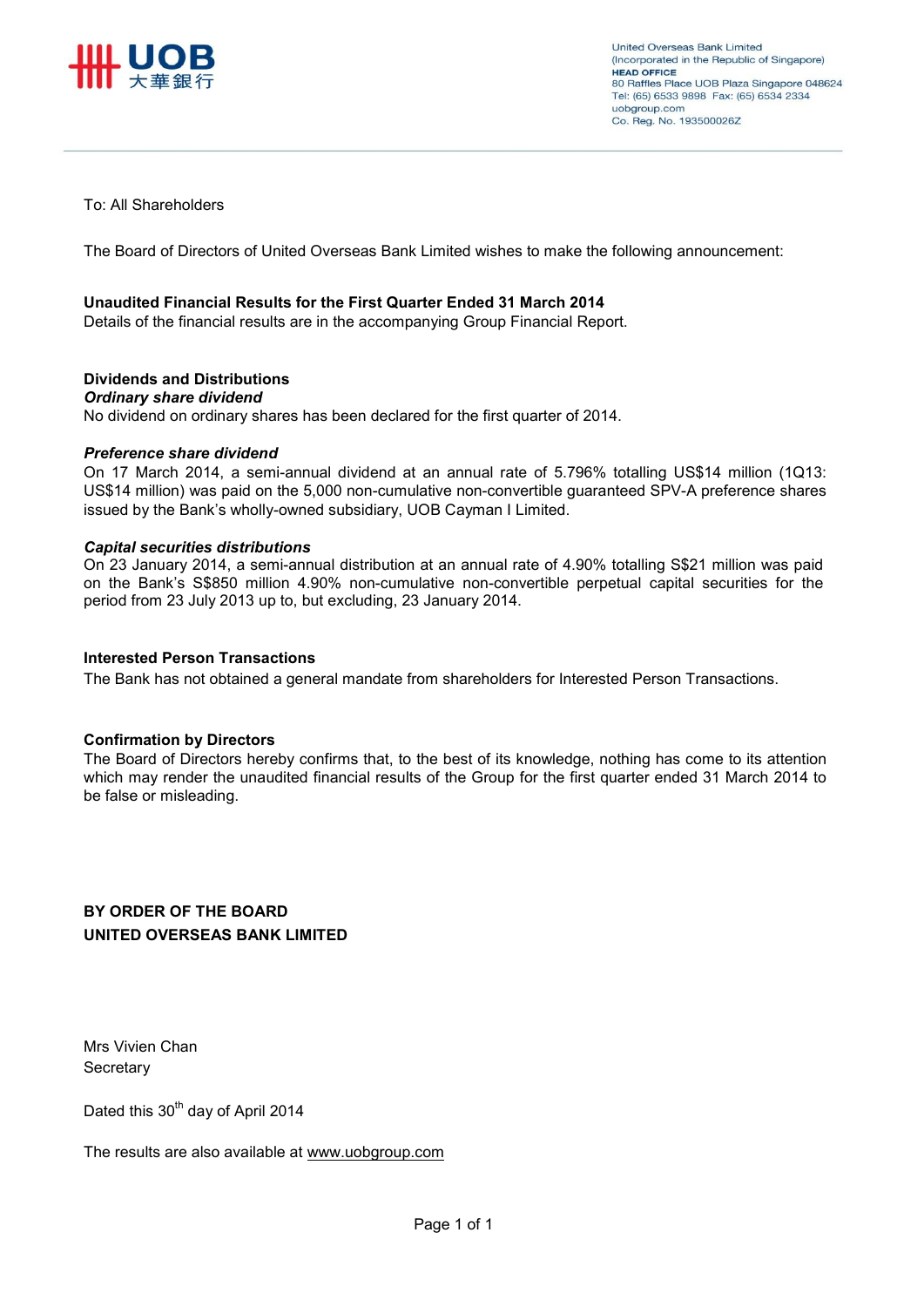

# **Group Financial Report**

 **For the First Quarter 2014**

**United Overseas Bank Limited Incorporated in the Republic of Singapore Company Registration Number: 193500026Z**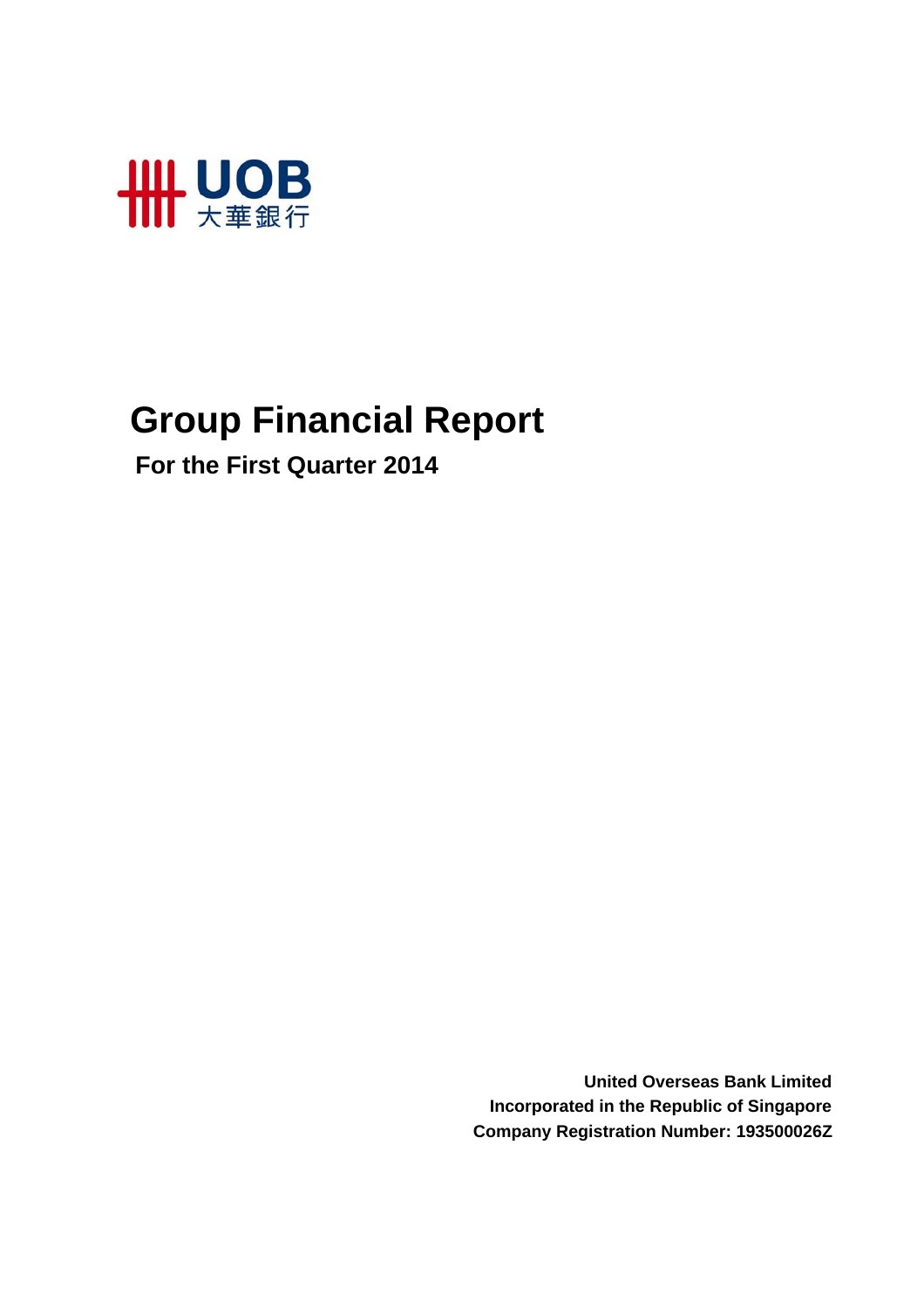

### **Contents**

### **Page**

- 2 Financial Highlights
- 4 Performance Review
- 6 Net Interest Income
- 7 Non-Interest Income
- 8 Operating Expenses
- 9 Impairment Charges
- 10 Customer Loans
- 11 Non-Performing Assets
- 13 Customer Deposits
- 14 Debts Issued
- 14 Shareholders' Equity
- 14 Changes in Issued Shares of the Bank
- 15 Performance by Operating Segment
- 17 Performance by Geographical Segment
- 18 Capital Adequacy Ratios

### **Appendix**

- 1 Consolidated Income Statement
- 2 Consolidated Statement of Comprehensive Income
- 3 Consolidated Balance Sheet
- 4 Consolidated Statement of Changes in Equity
- 5 Consolidated Cash Flow Statement
- 6 Balance Sheet of the Bank
- 7 Statement of Changes in Equity of the Bank
- 8 Capital Adequacy Ratios of Major Bank Subsidiaries

Notes:

- 1 The financial statements are presented in Singapore dollars.
- 2 Certain comparative figures have been restated to conform with the current period's presentation.
- 3 Certain figures in this report may not add up to the respective totals due to rounding.
- 4 Amounts less than \$500,000 in absolute term are shown as "0".
- "NM" denotes not meaningful.
- "NA" denotes not applicable.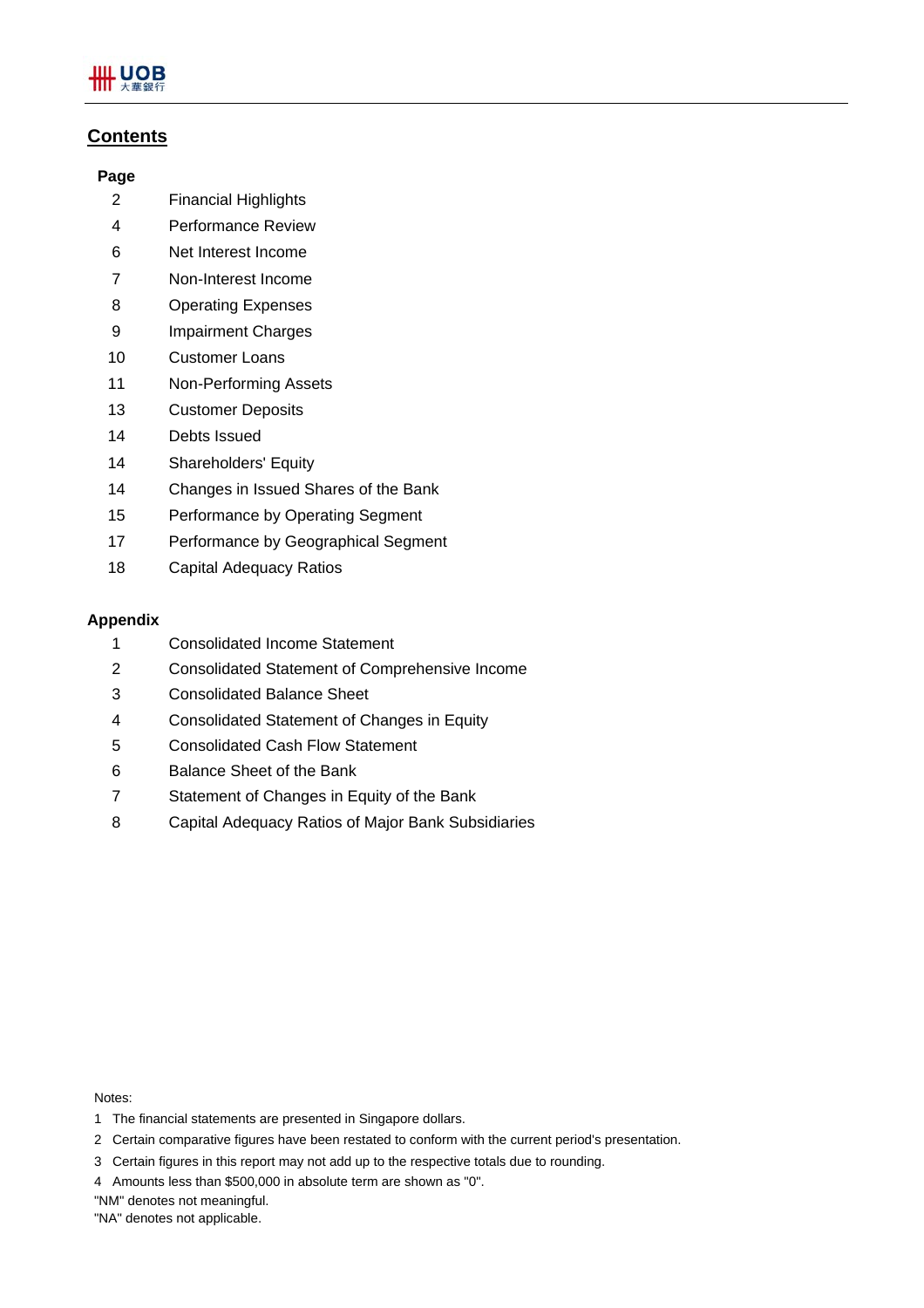

### **Financial Highlights**

|                                                                                                 | <b>1Q14</b>        | 1Q13               | $+$ /(-)      | 4Q13               | $+$ /(-)      |
|-------------------------------------------------------------------------------------------------|--------------------|--------------------|---------------|--------------------|---------------|
|                                                                                                 |                    |                    | $\frac{0}{2}$ |                    | $\frac{0}{2}$ |
| Selected income statement items (\$m)                                                           |                    |                    |               |                    |               |
| Net interest income                                                                             | 1,110              | 964                | 15.2          | 1,095              | 1.3           |
| Fee and commission income                                                                       | 414                | 453                | (8.6)         | 435                | (4.8)         |
| Other non-interest income                                                                       | 228                | 255                | (10.6)        | 212                | 7.5           |
| Total income                                                                                    | 1,752              | 1,672              | 4.8           | 1,742              | 0.6           |
| Less: Total expenses                                                                            | 755                | 696                | 8.6           | 762                | (0.9)         |
| Operating profit                                                                                | 997                | 976                | 2.1           | 980                | 1.7           |
| Less: Impairment charges                                                                        | 157                | 130                | 20.5          | 139                | 13.4          |
| Add: Share of profit of associates<br>and joint ventures                                        | 43                 | 24                 | 79.5          | 14                 | >100.0        |
| Net profit before tax                                                                           | 882                | 870                | 1.5           | 855                | 3.2           |
| Less: Tax and non-controlling interests                                                         | 94                 | 148                | (36.2)        | 82                 | 14.8          |
| Net profit after tax <sup>1</sup>                                                               | 788                | 722                | 9.2           | 773                | 2.0           |
| Selected balance sheet items (\$m)<br>Net customer loans<br>Customer deposits                   | 185,270<br>216,617 | 164,347<br>197,420 | 12.7<br>9.7   | 178,857<br>214,548 | 3.6<br>1.0    |
| <b>Total assets</b>                                                                             | 295,999            | 266,741            | 11.0          | 284,229            | 4.1           |
| Shareholders' equity <sup>1</sup>                                                               | 27,253             | 26,062             | 4.6           | 26,388             | 3.3           |
| Key financial ratios (%)                                                                        |                    |                    |               |                    |               |
| Net interest margin <sup>2</sup>                                                                | 1.73               | 1.70               |               | 1.74               |               |
| Non-interest income/Total income                                                                | 36.7               | 42.4               |               | 37.1               |               |
| Expense/Income ratio                                                                            | 43.1               | 41.6               |               | 43.8               |               |
| Overseas profit before tax contribution                                                         | 46.2               | 38.1               |               | 42.1               |               |
| Loan charge off rate (bp) $2$<br>Exclude collective impairment<br>Include collective impairment | (0)<br>32          | 8<br>30            |               | 11<br>30           |               |
| NPL ratio <sup>3</sup>                                                                          | 1.1                | 1.3                |               | 1.1                |               |

Notes:

1 Relate to amount attributable to equity holders of the Bank.

2 Computed on an annualised basis.

3 Refer to non-performing loans as a percentage of gross customer loans.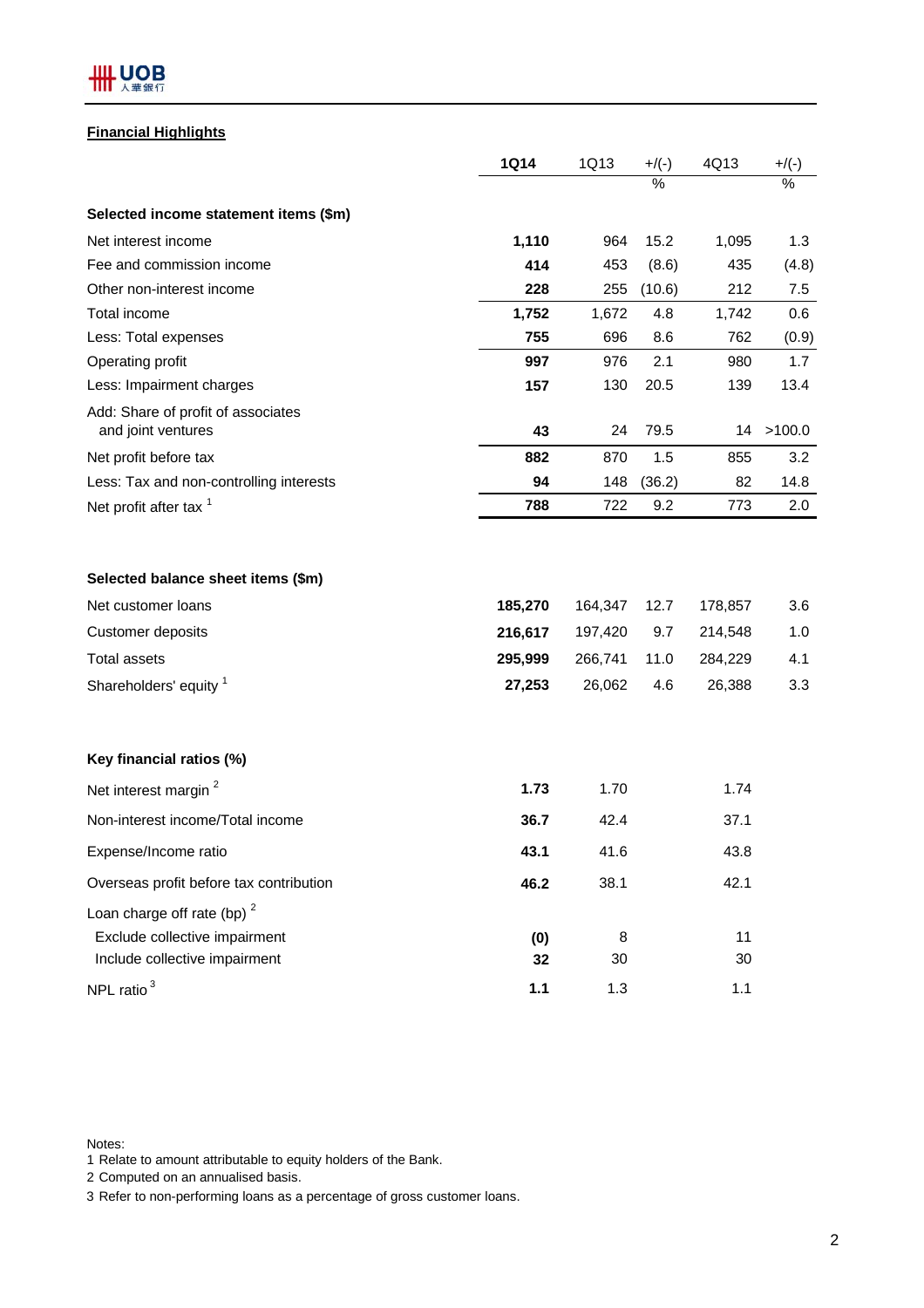

### **Financial Highlights** *(cont'd)*

|                                                                                     | <b>1Q14</b>          | 1Q13                 | 4Q13                 |
|-------------------------------------------------------------------------------------|----------------------|----------------------|----------------------|
| <b>Key financial ratios (%)</b> (cont'd)                                            |                      |                      |                      |
| Return on average total assets <sup>1</sup>                                         | 1.10                 | 1.12                 | 1.11                 |
| Return on average ordinary shareholders' equity 1,2                                 | 12.4                 | 11.6                 | 12.8                 |
| Loan/Deposit ratio <sup>3</sup>                                                     | 85.5                 | 83.2                 | 83.4                 |
| Capital adequacy ratios<br>Common Equity Tier 1<br>Tier 1<br>Total                  | 14.0<br>14.0<br>17.7 | 14.3<br>14.3<br>18.0 | 13.2<br>13.2<br>16.6 |
| Earnings per ordinary share $(\text{\$})$ <sup>1,2</sup><br>Basic<br><b>Diluted</b> | 1.94<br>1.93         | 1.73<br>1.72         | 1.94<br>1.93         |
| Net asset value ("NAV") per ordinary share $(\$)$ <sup>4</sup>                      | 15.90                | 15.18                | 15.36                |
| Revalued NAV per ordinary share $(\$)$ <sup>4</sup>                                 | 18.57                | 17.52                | 17.96                |

Notes:

1 Computed on an annualised basis.

2 Calculated based on profit attributable to equity holders of the Bank net of preference share dividend and capital securities distributions.

3 Refer to net customer loans and customer deposits.

4 Preference shares and capital securities are excluded from the computation.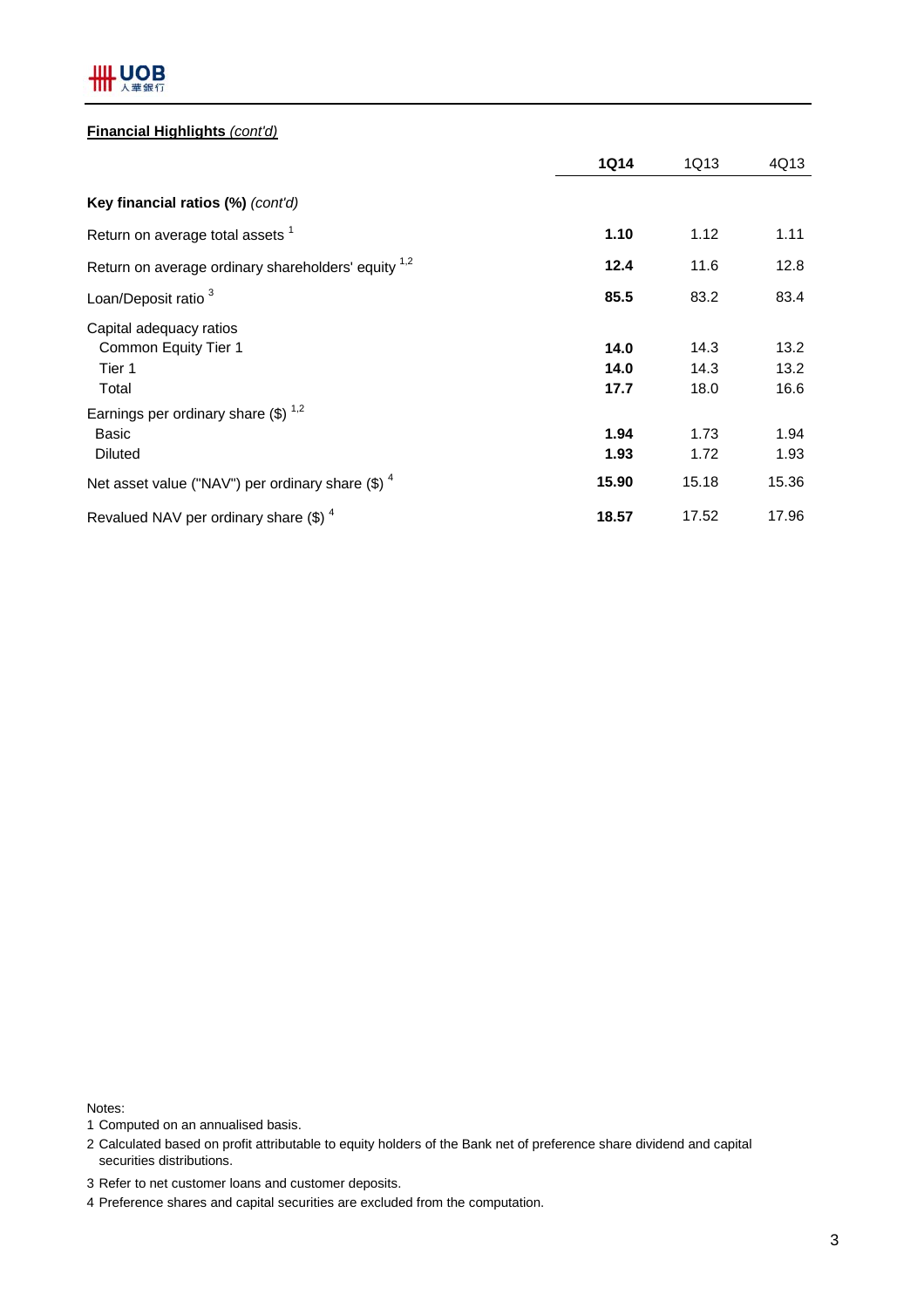

### **Performance Review**

The financial statements have been prepared in accordance with Singapore Financial Reporting Standards ("FRS") as required by the Singapore Companies Act, with modification to FRS39 Financial Instruments: Recognition and Measurement in respect of loan loss provisioning, as provided in the Monetary Authority of Singapore ("MAS") Notice 612 Credit Files, Grading and Provisioning.

The new/revised FRS applicable to the Group with effect from 1 January 2014 are listed below. The adoption of these FRS has no significant impact on the financial statements of the Group.

- FRS27 Separate Financial Statements
- FRS28 Investments in Associates and Joint Ventures
- FRS110 Consolidated Financial Statements
- FRS111 Joint Arrangements
- FRS112 Disclosure of Interests in Other Entities
- Amendments to FRS32 Offsetting Financial Assets and Financial Liabilities
- Amendments to FRS36 Recoverable Amount Disclosures for Non-Financial Assets
- Amendments to FRS39 Novation of Derivatives and Continuation of Hedge Accounting

In 1Q14, the Group reviewed the nature of deposits from financial institutions to distinguish deposits relating to fund management and operating accounts from those relating to interbank money market activities. Consequently, the definition of "Deposits and balances from Customers" has been expanded to include the former. Prior period comparatives have been restated to conform with the current period presentation and is disclosed under "Customer Deposits" in page 13.

Other than the above changes, the accounting policies and computation methods adopted in the financial statements for the first quarter 2014 are the same as those adopted in the audited financial statements for the financial year ended 31 December 2013.

#### **First quarter 2014 ("1Q14") performance**

The Group registered its 1Q14 net earnings at \$788 million. The increase of 9.2% over first quarter of 2013 ("1Q13") was led by strong contribution in net interest income, coupled with lower taxes from the write-back of prior-years' income tax.

Total income increased 4.8% year-on-year to \$1.75 billion. The growth was supported by higher net interest income which grew 15.2% from 1Q13 to \$1.11 billion in 1Q14. Net interest margin improved 3 basis points to 1.73% in 1Q14.

Fee and commission income for 1Q14 was \$414 million, 8.6% lower from a year ago. The decline came mainly from lower loan processing fees and fund management fees but partly compensated by higher wealth management distribution fees. Trading and investment income decreased 5.5% to \$149 million on lower gains from sale of securities and trading income.

Operating expenses grew 8.6% to \$755 million compared to 1Q13. Staff costs rose 9.4% to \$454 million as the Group continued to invest in talent across Singapore and the regions to support its business franchise, while other operating expenses primarily revenue-related expenses were 7.3% higher. Consequently, expense-to-income ratio increased from 41.6% in 1Q13 to 43.1% in 1Q14.

Total impairment charges increased 20.5% to \$157 million as collective impairment charges were set aside in line with loan growth, while individual impairment charges declined 16.7% to \$32.8 million in 1Q14. Total loan charge off rate was relatively stable at 32 basis points.

Compared with fourth quarter of 2013 ("4Q13"), net earnings recorded a 2.0% increase to reach \$788 million.

Total income was 0.6% higher at \$1.75 billion in 1Q14, mainly driven by a 1.3% growth in net interest income. Trading and investment income increased 3.5% to \$149 million due to higher customer demand for treasury products. Fee and commission income declined 4.8% to \$414 million due to lower loan processing fees, fund management fees and credit card income but offset by higher wealth management distribution fees.

Total expenses declined marginally by 0.9% to \$755 million.

Individual impairment charges decreased 62.9% in 1Q14 to \$32.8 million while higher collective impairment charges were made in line with loan growth.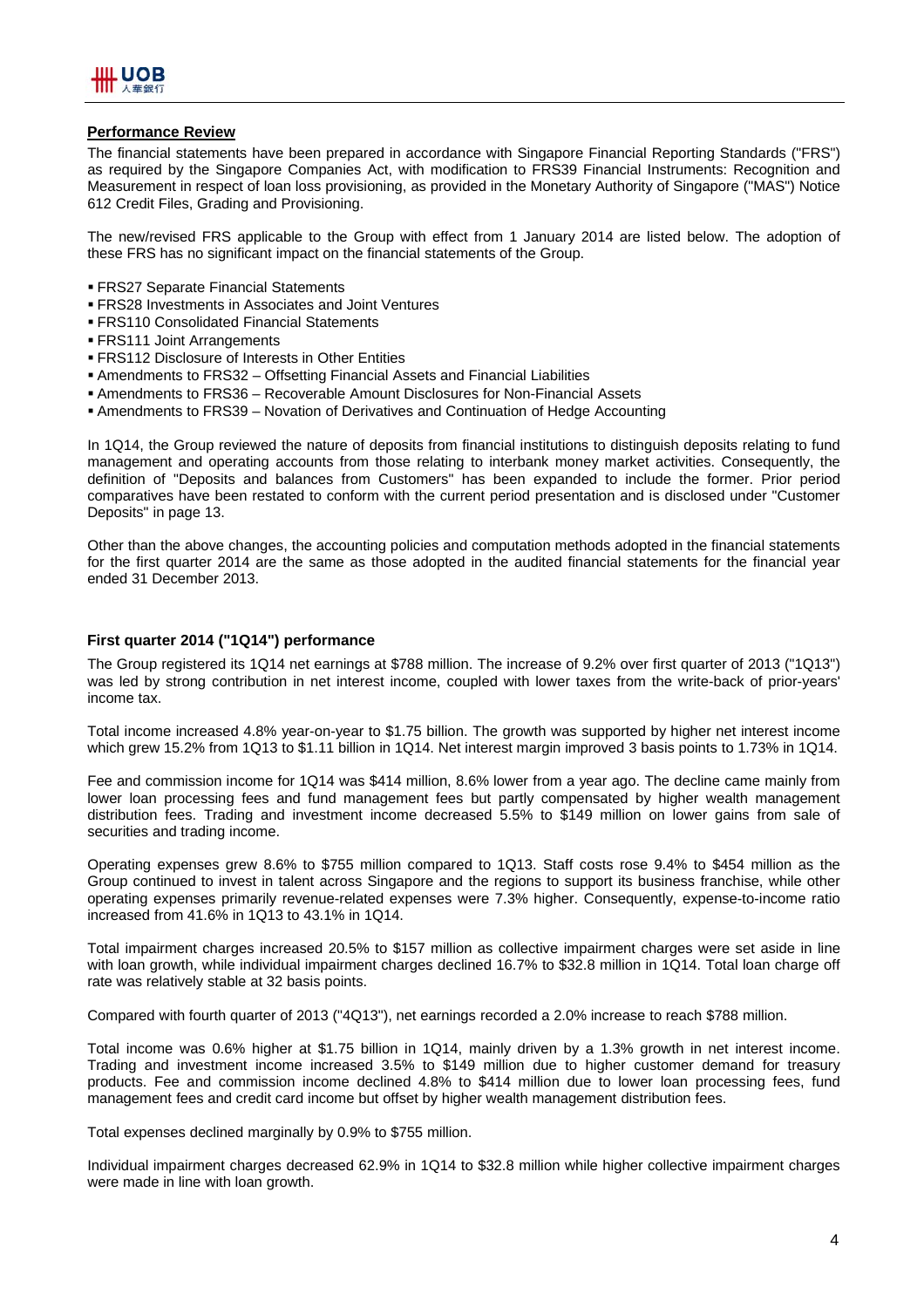### **Performance Review** *(cont'd)*

#### **First quarter 2014 ("1Q14") performance** *(cont'd)*

Gross customer loans rose 12.7% year-on-year and 3.6% over the previous quarter to \$189 billion as at 31 March 2014. The increase was broad-based across territories and industries.

Customer deposits recorded a 9.7% increase year-on-year and 1.0% from 4Q13 to \$217 billion as at 31 March 2014 on higher deposits from current and savings accounts. The Group's loan-to-deposit ratio as at 31 March 2014 stood at 85.5%.

Asset quality remained strong. Non-performing loans ("NPL") decreased 7.2% over a year ago to \$2.08 billion, while NPL ratio improved from 1.3% to 1.1% in 1Q14. NPL was little changed from the previous quarter.

Shareholders' equity increased 4.6% year-on-year and 3.3% over 4Q13 to \$27.3 billion as at 31 March 2014 on higher retained earnings. Return on shareholders' equity was 12.4% for 1Q14.

The Group's capital position remained strong and well above the MAS minimum requirements with Common Equity Tier 1 ("CET1"), Tier 1 and Total CAR at 14.0%, 14.0% and 17.7% respectively as at 31 March 2014.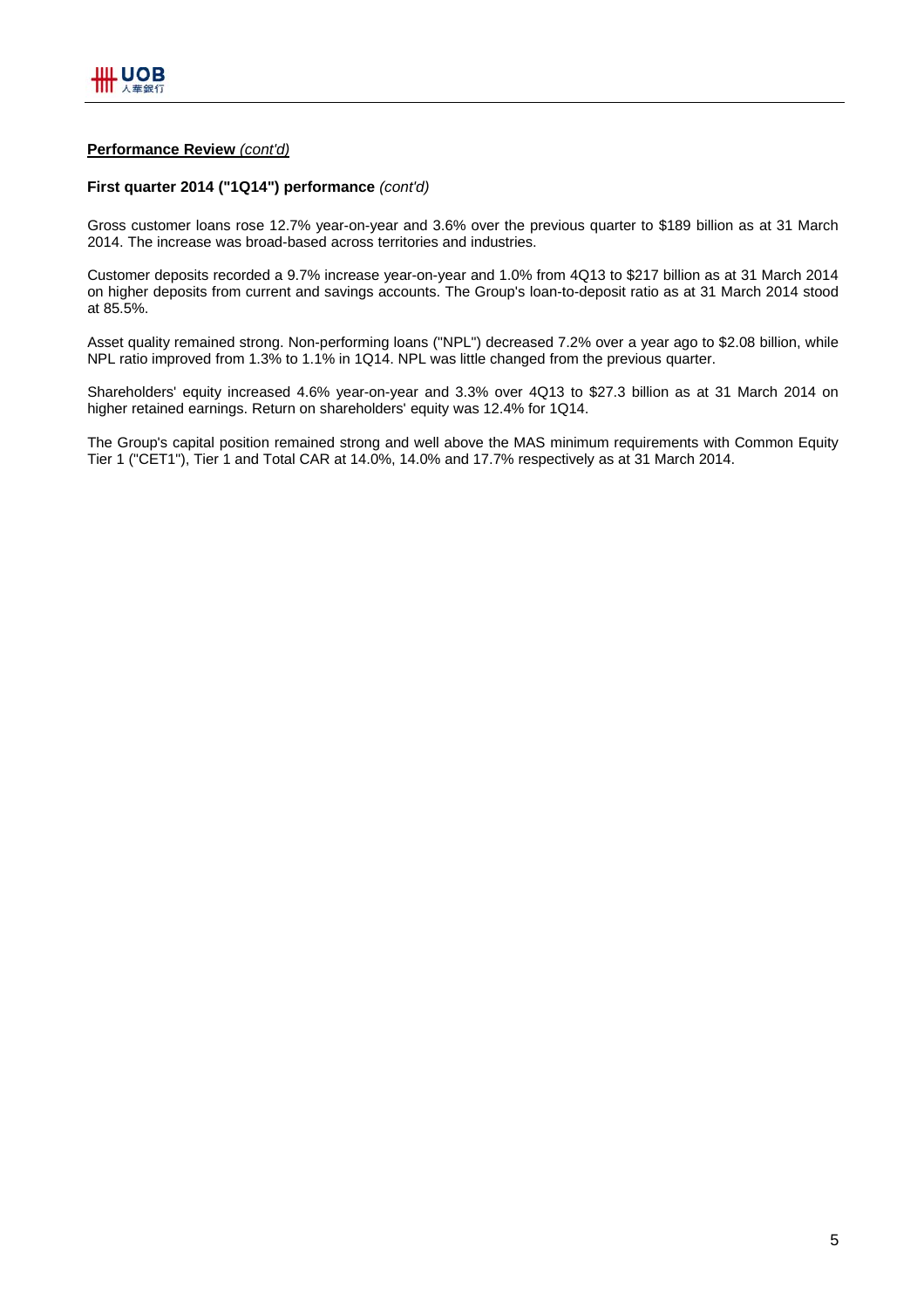### **Net Interest Income**

### **Net interest margin**

|                                |         | <b>1Q14</b>     |         |         | 1Q13     |         |         | 4Q13     |         |
|--------------------------------|---------|-----------------|---------|---------|----------|---------|---------|----------|---------|
|                                | Average |                 | Average | Average |          | Average | Average |          | Average |
|                                | balance | <b>Interest</b> | rate    | balance | Interest | rate    | balance | Interest | rate    |
|                                | \$m     | \$m             | $\%$    | \$m     | \$m      | $\%$    | \$m     | \$m      | %       |
| <b>Interest bearing assets</b> |         |                 |         |         |          |         |         |          |         |
| Customer loans                 | 185,228 | 1,412           | 3.09    | 158,288 | 1,253    | 3.21    | 178,053 | 1,397    | 3.11    |
| Interbank balances             | 47,597  | 191             | 1.63    | 40,279  | 153      | 1.54    | 42,524  | 176      | 1.64    |
| <b>Securities</b>              | 27,164  | 141             | 2.11    | 31,617  | 145      | 1.87    | 28,405  | 138      | 1.93    |
| Total                          | 259,989 | 1,745           | 2.72    | 230,184 | 1,552    | 2.73    | 248,981 | 1,711    | 2.73    |
| Interest bearing liabilities   |         |                 |         |         |          |         |         |          |         |
| Customer deposits              | 213,325 | 540             | 1.03    | 194,498 | 500      | 1.04    | 207,826 | 529      | 1.01    |
| Interbank balances/others      | 38,651  | 95              | 1.00    | 28,736  | 88       | 1.25    | 34,592  | 87       | 1.00    |
| Total                          | 251,976 | 635             | 1.02    | 223,234 | 588      | 1.07    | 242,418 | 616      | 1.01    |
| Net interest margin            |         |                 | 1.73    |         |          | 1.70    |         |          | 1.74    |

### **Volume and rate analysis**

|                           | 1Q14 vs 1Q13 |        |            | 1Q14 vs 4Q13 |                              |        |
|---------------------------|--------------|--------|------------|--------------|------------------------------|--------|
|                           | Volume       | Rate   | <b>Net</b> | Volume       | Rate                         | Net    |
|                           | change       | change | change     | change       | change                       | change |
|                           | \$m\$        | \$m    | \$m        | \$m          | \$m                          | \$m    |
| Interest income           |              |        |            |              |                              |        |
| Customer Ioans            | 213          | (54)   | 159        | 56           | (10)                         | 47     |
| Interbank balances        | 28           | 10     | 38         | 21           | (2)                          | 19     |
| <b>Securities</b>         | (20)         | 16     | (4)        | (6)          | 12                           | 6      |
| Total                     | 221          | (28)   | 193        | 71           | 1                            | 72     |
| Interest expense          |              |        |            |              |                              |        |
| <b>Customer deposits</b>  | 48           | (8)    | 40         | 14           | 9                            | 23     |
| Interbank balances/others | 36           | (29)   | 7          | 10           | (1)                          | 10     |
| Total                     | 84           | (37)   | 47         | 24           | 9                            | 33     |
| Change in number of days  |              |        |            |              | $\qquad \qquad \blacksquare$ | (24)   |
| Net interest income       | 137          | 10     | 146        | 47           | (7)                          | 15     |

Net interest income recorded an increase of 15.2% from 1Q13 and 1.3% over the previous quarter to \$1.11 billion for 1Q14. The increase was largely driven by loan growth.

Net interest margin improved 3 basis points from 1Q13 to 1.73% in 1Q14, and remained flat when compared with 4Q13.

Note:

1 Net interest margin represents annualised net interest income as a percentage of total interest bearing assets.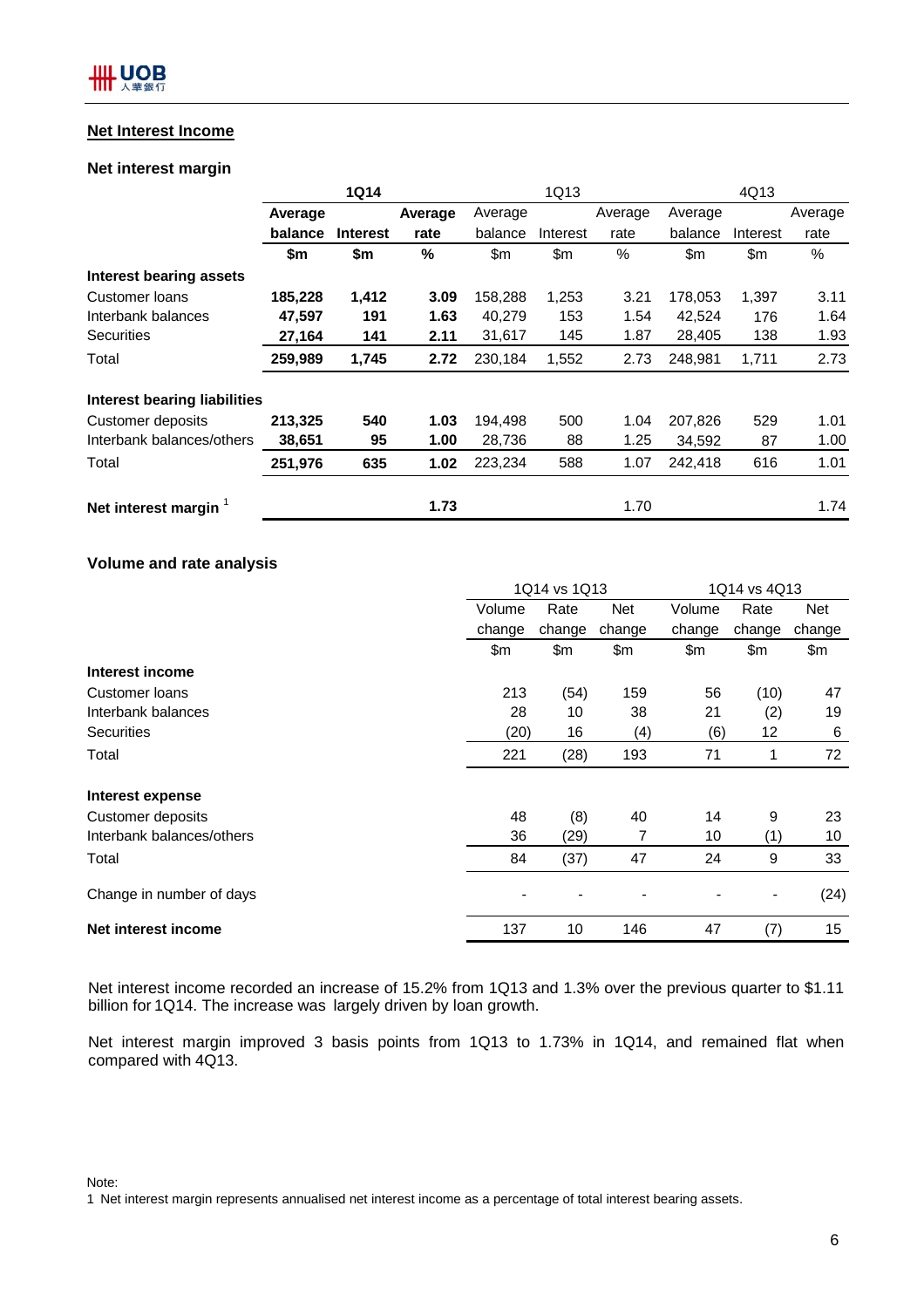

### **Non-Interest Income**

|                                                                                     | <b>1Q14</b>    | 1Q13           | $+$ /(-) | 4Q13           | $+/(-)$ |
|-------------------------------------------------------------------------------------|----------------|----------------|----------|----------------|---------|
|                                                                                     | \$m\$          | $\mathsf{S}$ m | %        | \$m\$          | $\%$    |
| Fee and commission income                                                           |                |                |          |                |         |
| Credit card                                                                         | 62             | 58             | 7.6      | 72             | (12.8)  |
| Fund management                                                                     | 32             | 53             | (39.1)   | 39             | (18.7)  |
| Investment-related                                                                  | 114            | 106            | 7.8      | 101            | 13.6    |
| Loan-related                                                                        | 101            | 133            | (24.0)   | 113            | (10.8)  |
| Service charges                                                                     | 27             | 28             | (4.6)    | 30             | (9.3)   |
| Trade-related                                                                       | 66             | 58             | 13.4     | 70             | (5.3)   |
| <b>Others</b>                                                                       | 12             | 18             | (31.9)   | 11             | 7.3     |
|                                                                                     | 414            | 453            | (8.6)    | 435            | (4.8)   |
| Other non-interest income                                                           |                |                |          |                |         |
| Dividend income                                                                     | 4              | 9              | (56.1)   | 3              | 24.5    |
| Rental income                                                                       | 29             | 28             | 5.1      | 30             | (1.4)   |
| Trading income/(loss)<br>Non-trading income/(loss)<br>Financial instruments at fair | $\overline{2}$ | 34             | (93.1)   | $\overline{7}$ | (65.3)  |
| value through profit or loss<br>Available-for-sale assets and                       | 124            | 66             | 87.2     | 154            | (19.3)  |
| others                                                                              | 23             | 57             | (59.9)   | (16)           | >100.0  |
| Trading and investment income                                                       | 149            | 158            | (5.5)    | 144            | 3.5     |
| Other income                                                                        | 46             | 60             | (24.5)   | 35             | 30.1    |
| Other operating income                                                              | 195            | 218            | (10.7)   | 179            | 8.7     |
|                                                                                     | 228            | 255            | (10.6)   | 212            | 7.5     |
| Total                                                                               | 642            | 708            | (9.3)    | 647            | (0.7)   |

Fee and commission income recorded \$414 million in 1Q14, 8.6% and 4.8% lower from 1Q13 and 4Q13 respectively. The decrease was mainly attributed to lower loan processing and fund management fees, offset by higher fee income earned from wealth management business.

Trading and investment income improved 3.5% quarter-on-quarter to \$149 million in 1Q14, led mainly by higher customer demand for treasury products. Compared with 1Q13, it declined 5.5% due mainly to lower gains from sale of securities and trading income.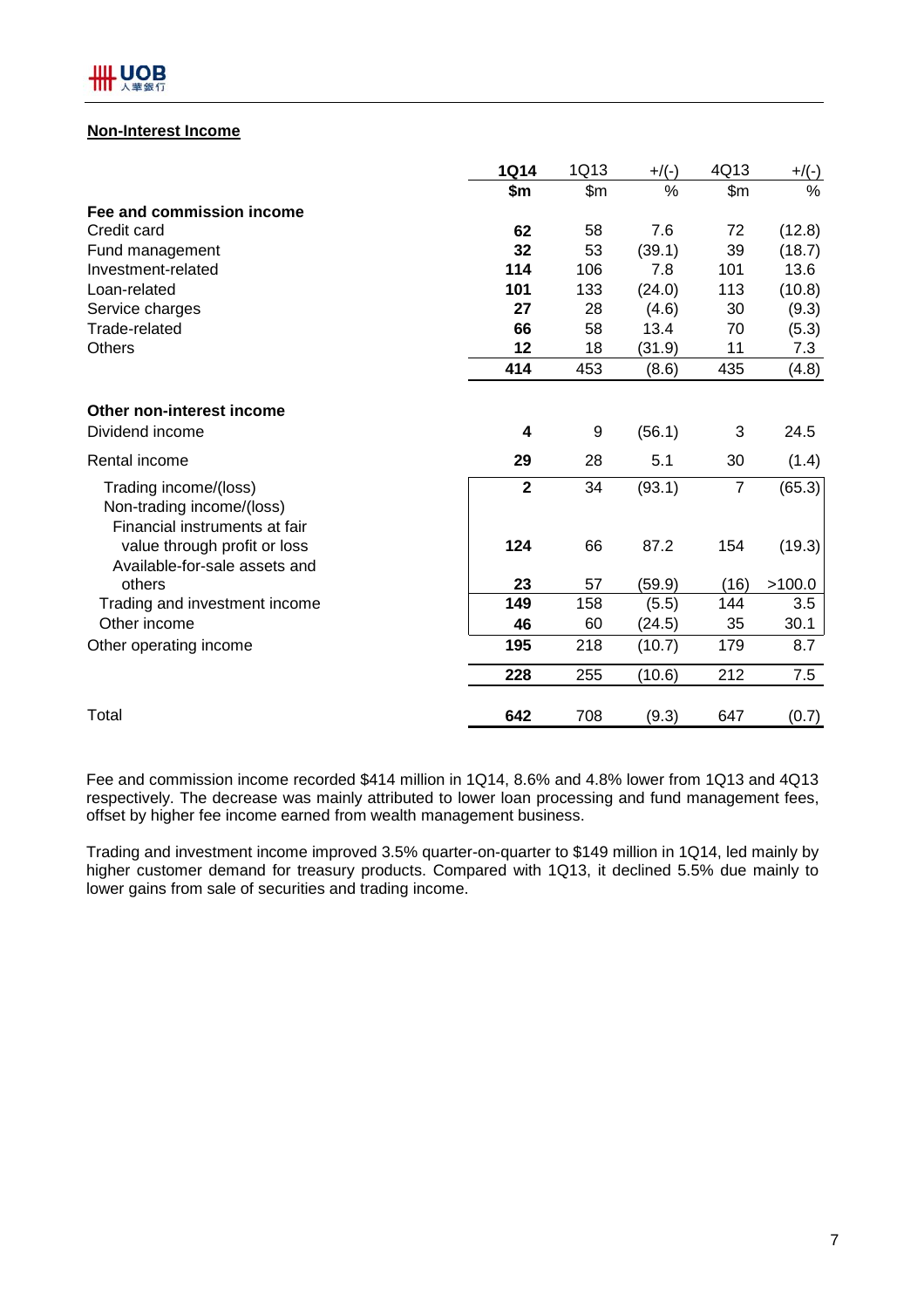### **Operating Expenses**

|                                  | <b>1Q14</b> | 1Q13   | $+$ /(-) | 4Q13   | $+/(-)$ |
|----------------------------------|-------------|--------|----------|--------|---------|
|                                  | \$m         | \$m\$  | %        | \$m\$  | %       |
| <b>Staff costs</b>               | 454         | 415    | 9.4      | 447    | 1.6     |
| Other operating expenses         |             |        |          |        |         |
| Revenue-related                  | 151         | 134    | 13.0     | 152    | (0.5)   |
| Occupancy-related                | 72          | 77     | (6.2)    | 72     | (0.9)   |
| IT-related                       | 43          | 40     | 8.4      | 41     | 6.5     |
| <b>Others</b>                    | 35          | 30     | 15.1     | 50     | (30.4)  |
|                                  | 301         | 280    | 7.3      | 315    | (4.5)   |
| Total                            | 755         | 696    | 8.6      | 762    | (0.9)   |
|                                  |             |        |          |        |         |
| Of which, depreciation of assets | 35          | 31     | 12.5     | 34     | 4.1     |
| Manpower (number)                | 24,775      | 23,994 | 781      | 24,484 | 291     |

Compared with 1Q13, total operating expenses increased 8.6% to \$755 million in 1Q14. The increase was attributed to higher staff costs in Singapore and the region as well as revenue-related expenses. Consequently, expense-to-income ratio increased from 41.6% to 43.1%.

Compared with 4Q13, total operating expenses were marginally lower. Expense-to-income ratio decreased from 43.8% to 43.1%.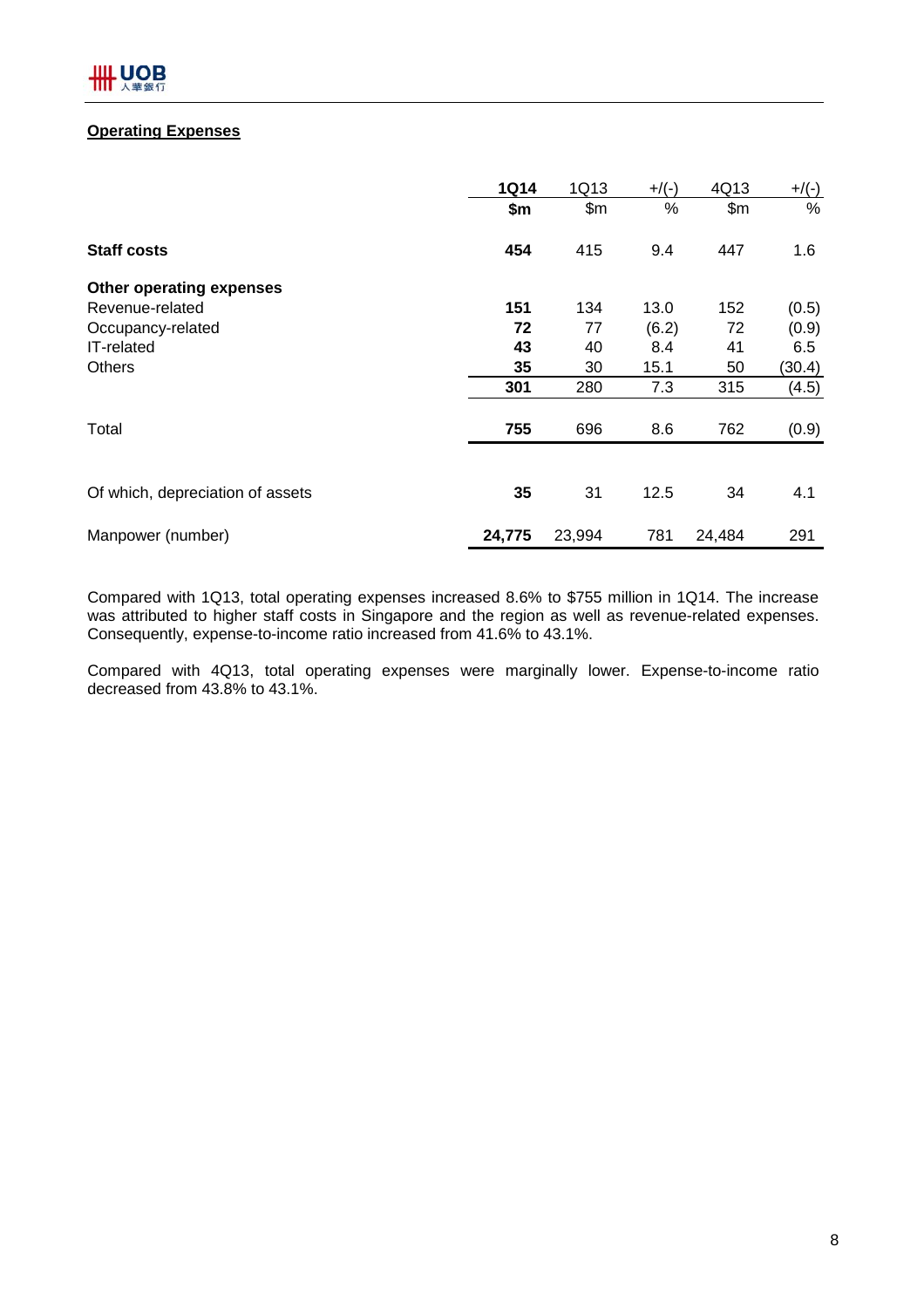

### **Impairment Charges**

|                                             | <b>1Q14</b> | 1Q13  | $+$ /(-)    | 4Q13  | $+/(-)$    |
|---------------------------------------------|-------------|-------|-------------|-------|------------|
|                                             | \$m         | \$m\$ | %           | \$m\$ | %          |
| Individual impairment on loans <sup>1</sup> |             |       |             |       |            |
| Singapore                                   | $\bf{0}$    | (21)  | >100.0      | 29    | (98.9)     |
| Malaysia                                    | 5           | (2)   | >100.0      | 7     | (28.7)     |
| Thailand                                    | (6)         | 5     | (>100.0)    | 16    | ( > 100.0) |
| Indonesia                                   | 5           | 2     | >100.0      | (5)   | >100.0     |
| Greater China <sup>2</sup>                  | (1)         | 1     | (>100.0)    | (2)   | 55.3       |
| <b>Others</b>                               | (6)         | 47    | (>100.0)    | 7     | (>100.0)   |
|                                             | (2)         | 32    | $($ >100.0) | 51    | (>100.0)   |
| Individual impairment on                    |             |       |             |       |            |
| securities and others                       | 35          | 7     | >100.0      | 37    | (5.9)      |
| <b>Collective impairment</b>                | 124         | 91    | 36.5        | 50    | >100.0     |
| Total                                       | 157         | 130   | 20.5        | 139   | 13.4       |

Credit quality on the loan portfolio remained benign. Individual impairment charges for 1Q14 declined over both comparative quarters. Collective impairment of \$124 million was set aside in line with loan growth. Total loan charge off rate was 32 basis points in 1Q14.

Notes:

<sup>1</sup> Based on the location where the non-performing loans are booked.

<sup>2</sup> Comprise China, Hong Kong and Taiwan.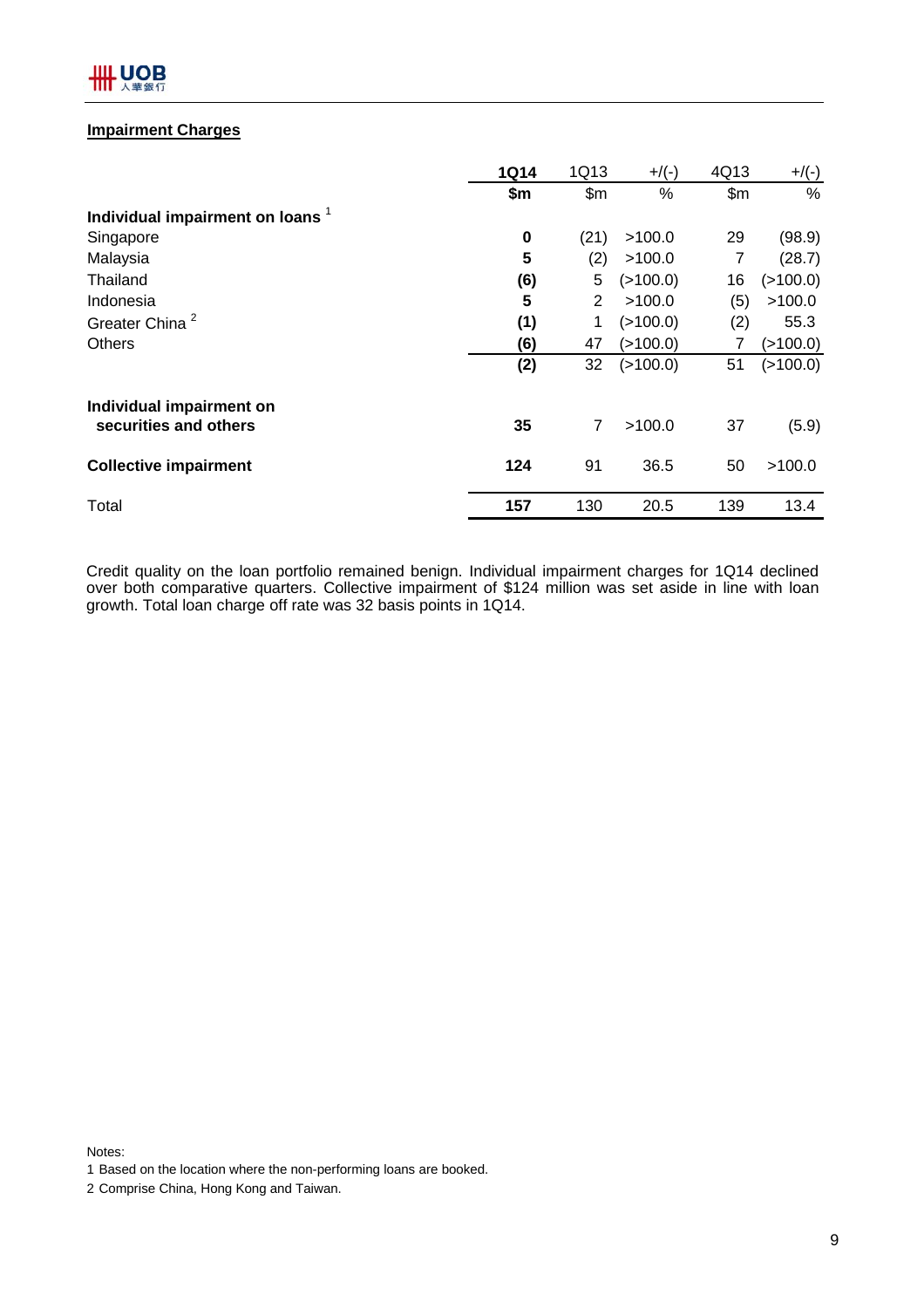

### **Customer Loans**

|                                       | Mar-14  | Dec-13  | Mar-13  |
|---------------------------------------|---------|---------|---------|
|                                       | \$m     | \$m\$   | \$m     |
| Gross customer loans                  | 188,597 | 181,978 | 167,347 |
| Less: Individual impairment           | 779     | 798     | 936     |
| Collective impairment                 | 2,548   | 2,323   | 2,064   |
| Net customer loans                    | 185,270 | 178,857 | 164,347 |
| <b>By industry</b>                    |         |         |         |
| Transport, storage and communication  | 8,178   | 7,983   | 7,047   |
| Building and construction             | 23,949  | 23,845  | 20,946  |
| Manufacturing                         | 16,879  | 15,999  | 16,064  |
| <b>Financial institutions</b>         | 30,375  | 29,173  | 24,219  |
| General commerce                      | 23,556  | 22,159  | 20,164  |
| Professionals and private individuals | 24,626  | 24,611  | 23,236  |
| Housing loans                         | 51,602  | 50,487  | 48,023  |
| Others                                | 9,431   | 7,722   | 7,648   |
| Total (gross)                         | 188,597 | 181,978 | 167,347 |
| By currency                           |         |         |         |
| Singapore dollar                      | 104,373 | 101,538 | 96,141  |
| US dollar                             | 29,018  | 26,923  | 20,189  |
| Malaysian ringgit                     | 23,634  | 23,308  | 22,358  |
| Thai baht                             | 9,369   | 9,148   | 8,697   |
| Indonesian rupiah                     | 4,742   | 4,242   | 4,670   |
| <b>Others</b>                         | 17,462  | 16,819  | 15,291  |
| Total (gross)                         | 188,597 | 181,978 | 167,347 |
| <b>By maturity</b>                    |         |         |         |
| Within 1 year                         | 63,523  | 59,256  | 54,336  |
| Over 1 year but within 3 years        | 38,583  | 37,508  | 31,340  |
| Over 3 years but within 5 years       | 20,699  | 20,620  | 20,937  |
| Over 5 years                          | 65,793  | 64,595  | 60,734  |
| Total (gross)                         | 188,597 | 181,978 | 167,347 |
| By geography $1$                      |         |         |         |
| Singapore                             | 123,065 | 119,028 | 110,024 |
| Malaysia                              | 25,861  | 25,215  | 23,909  |
| <b>Thailand</b>                       | 9,948   | 9,837   | 9,212   |
| Indonesia                             | 5,933   | 5,393   | 5,699   |
| <b>Greater China</b>                  | 13,343  | 12,259  | 8,961   |
| <b>Others</b>                         | 10,447  | 10,246  | 9,542   |
| Total (gross)                         | 188,597 | 181,978 | 167,347 |

Gross customer loans rose 12.7% year-on-year and 3.6% over the quarter to \$189 billion as at 31 March 2014. The strong loan growth was broad-based across territories and industries.

In Singapore, loans grew 11.9% and 3.4% respectively over 1Q13 and 4Q13 to reach \$123 billion. Regional countries continued to record strong growth of 15.3% over a year ago and 4.5% quarter-onquarter to \$55.1 billion as at 31 March 2014. Compared with 4Q13, US dollar loans increased 7.8% to \$29.0 billion with US dollar loan-to-deposit ratio at 70.2% as at 31 March 2014.

Note:

1 Based on the location where the loans are booked.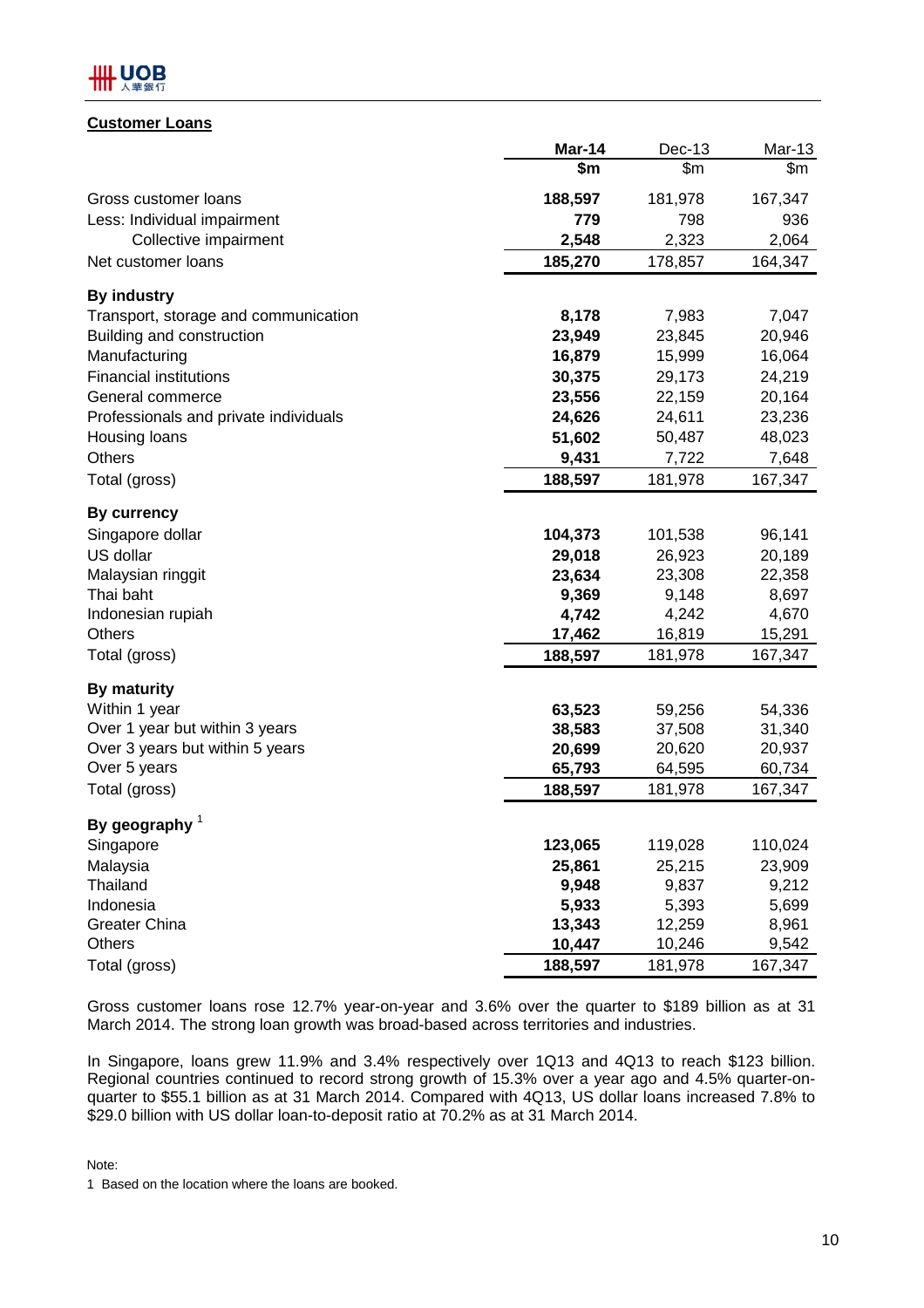# **Non-Performing Assets**

|                               | Mar-14 | $Dec-13$ | Mar-13 |
|-------------------------------|--------|----------|--------|
|                               | \$m    | \$m\$    | \$m\$  |
| Loans ("NPL")                 | 2,077  | 2,074    | 2,239  |
| Debt securities and others    | 284    | 240      | 359    |
| Non-Performing Assets ("NPA") | 2,361  | 2,314    | 2,598  |
| By grading                    |        |          |        |
| Substandard                   | 1,289  | 1,265    | 1,280  |
| Doubtful                      | 474    | 462      | 687    |
| Loss                          | 598    | 587      | 631    |
| Total                         | 2,361  | 2,314    | 2,598  |
| By security coverage          |        |          |        |
| Secured                       | 1,083  | 1,088    | 973    |
| Unsecured                     | 1,278  | 1,226    | 1,625  |
| Total                         | 2,361  | 2,314    | 2,598  |
| By ageing                     |        |          |        |
| Current                       | 324    | 295      | 359    |
| Within 90 days                | 140    | 197      | 142    |
| Over 90 to 180 days           | 245    | 241      | 214    |
| Over 180 days                 | 1,652  | 1,581    | 1,883  |
| Total                         | 2,361  | 2,314    | 2,598  |
| <b>Cumulative impairment</b>  |        |          |        |
| Individual                    | 940    | 958      | 1,174  |
| Collective                    | 2,675  | 2,450    | 2,240  |
| Total                         | 3,615  | 3,408    | 3,414  |
| As a % of NPA                 | 153.1% | 147.3%   | 131.4% |
| As a % of unsecured NPA       | 282.9% | 278.0%   | 210.1% |
|                               |        |          |        |

|                                       |            | <b>NPL</b> |            | <b>NPL</b> |               | <b>NPL</b> |
|---------------------------------------|------------|------------|------------|------------|---------------|------------|
|                                       | <b>NPL</b> | ratio      | <b>NPL</b> | ratio      | <b>NPL</b>    | ratio      |
|                                       | \$m        | %          | \$m\$      | %          | $\mathsf{Sm}$ | $\%$       |
| <b>NPL by industry</b>                |            |            |            |            |               |            |
| Transport, storage and communication  | 823        | 10.1       | 819        | 10.3       | 968           | 13.7       |
| Building and construction             | 133        | 0.6        | 123        | 0.5        | 109           | 0.5        |
| Manufacturing                         | 227        | 1.3        | 223        | 1.4        | 308           | 1.9        |
| <b>Financial institutions</b>         | 97         | 0.3        | 102        | 0.3        | 127           | 0.5        |
| General commerce                      | 259        | 1.1        | 265        | 1.2        | 238           | 1.2        |
| Professionals and private individuals | 170        | 0.7        | 192        | 0.8        | 149           | 0.6        |
| Housing loans                         | 333        | 0.6        | 311        | 0.6        | 287           | 0.6        |
| <b>Others</b>                         | 35         | 0.4        | 39         | 0.5        | 53            | 0.7        |
| Total                                 | 2,077      | 1.1        | 2,074      | 1.1        | 2,239         | 1.3        |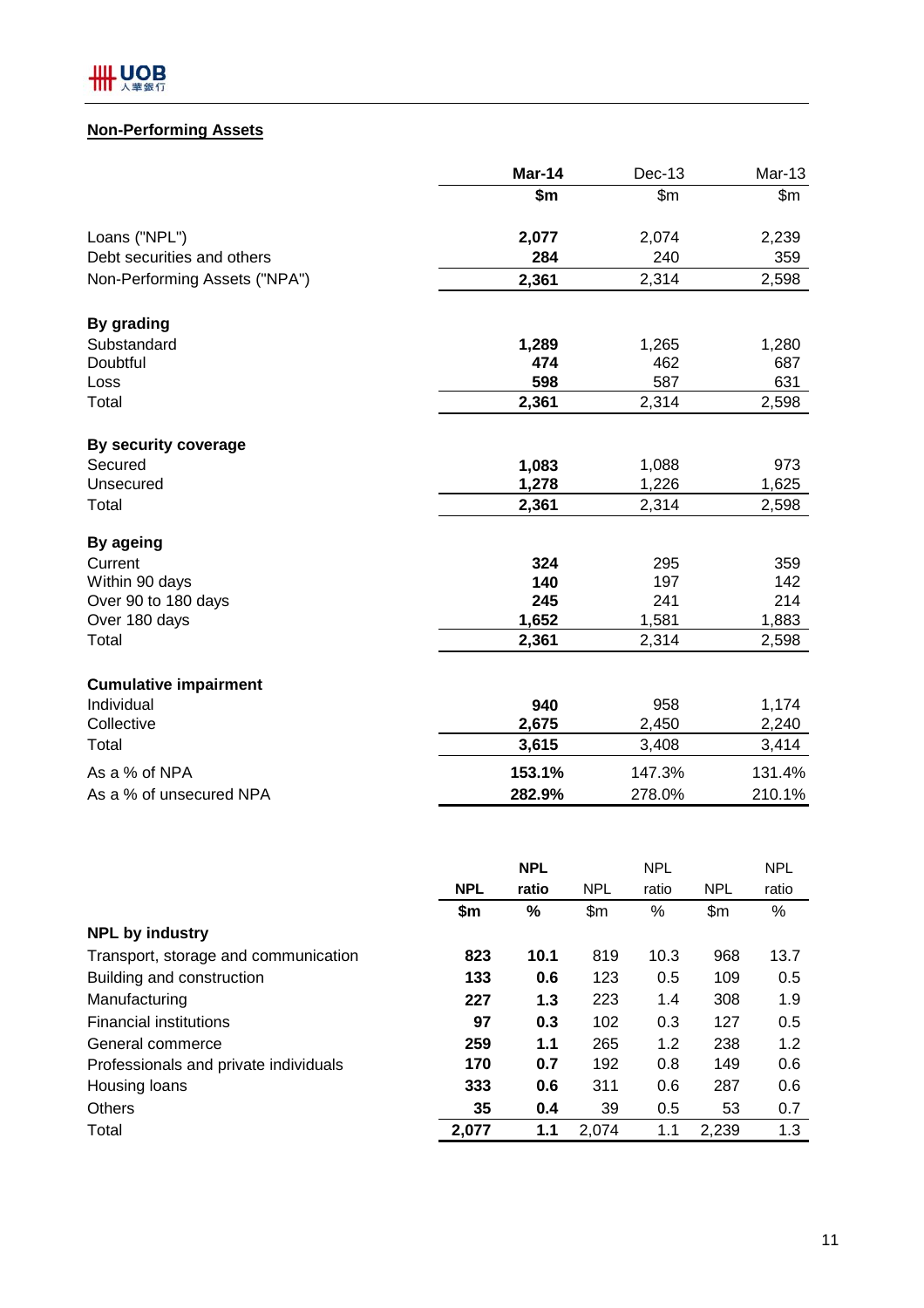

### **Non-Performing Assets** *(cont'd)*

|                      |            |            |            | <b>Total cumulative impairment</b> |
|----------------------|------------|------------|------------|------------------------------------|
|                      |            | <b>NPL</b> | as a % of  | as a % of                          |
|                      | <b>NPL</b> | ratio      | <b>NPL</b> | unsecured NPL                      |
|                      | \$m        | $\%$       | %          | $\%$                               |
| NPL by geography $1$ |            |            |            |                                    |
| Singapore            |            |            |            |                                    |
| Mar-14               | 781        | 0.6        | 271.7      | 768.8                              |
| <b>Dec-13</b>        | 812        | 0.7        | 237.3      | 688.2                              |
| Mar-13               | 737        | 0.7        | 244.6      | 536.6                              |
| Malaysia             |            |            |            |                                    |
| Mar-14               | 414        | 1.6        | 119.8      | 459.3                              |
| Dec-13               | 411        | 1.6        | 119.5      | 423.3                              |
| Mar-13               | 398        | 1.7        | 113.3      | 344.3                              |
| Thailand             |            |            |            |                                    |
| Mar-14               | 211        | 2.1        | 134.1      | 255.0                              |
| Dec-13               | 203        | 2.1        | 140.4      | 285.0                              |
| Mar-13               | 237        | 2.6        | 105.9      | 188.7                              |
| Indonesia            |            |            |            |                                    |
| Mar-14               | 105        | 1.8        | 41.9       | 133.3                              |
| Dec-13               | 88         | 1.6        | 40.9       | 128.6                              |
| Mar-13               | 98         | 1.7        | 63.3       | 1,240.0                            |
| <b>Greater China</b> |            |            |            |                                    |
| Mar-14               | 29         | 0.2        | 272.4      | 415.8                              |
| Dec-13               | 29         | 0.2        | 269.0      | 390.0                              |
| Mar-13               | 43         | 0.5        | 176.7      | 217.1                              |
| <b>Others</b>        |            |            |            |                                    |
| Mar-14               | 537        | 5.1        | 56.4       | 60.0                               |
| Dec-13               | 531        | 5.2        | 57.3       | 60.8                               |
| Mar-13               | 726        | 7.6        | 49.2       | 51.7                               |
| <b>Group NPL</b>     |            |            |            |                                    |
| <b>Mar-14</b>        | 2,077      | 1.1        | 160.2      | 316.3                              |
| <b>Dec-13</b>        | 2,074      | 1.1        | 150.5      | 298.9                              |
| Mar-13               | 2,239      | 1.3        | 134.0      | 225.6                              |

Asset quality continued to be strong. Group NPL declined to \$2.08 billion as at 31 March 2014 from \$2.24 billion a year ago. NPL ratio was lower at 1.1% and NPL coverage was higher at 160%.

Compared with 31 December 2013, Group NPL ratio stabilised at 1.1%.

Note:

1 Based on the location where the non-performing loans are booked.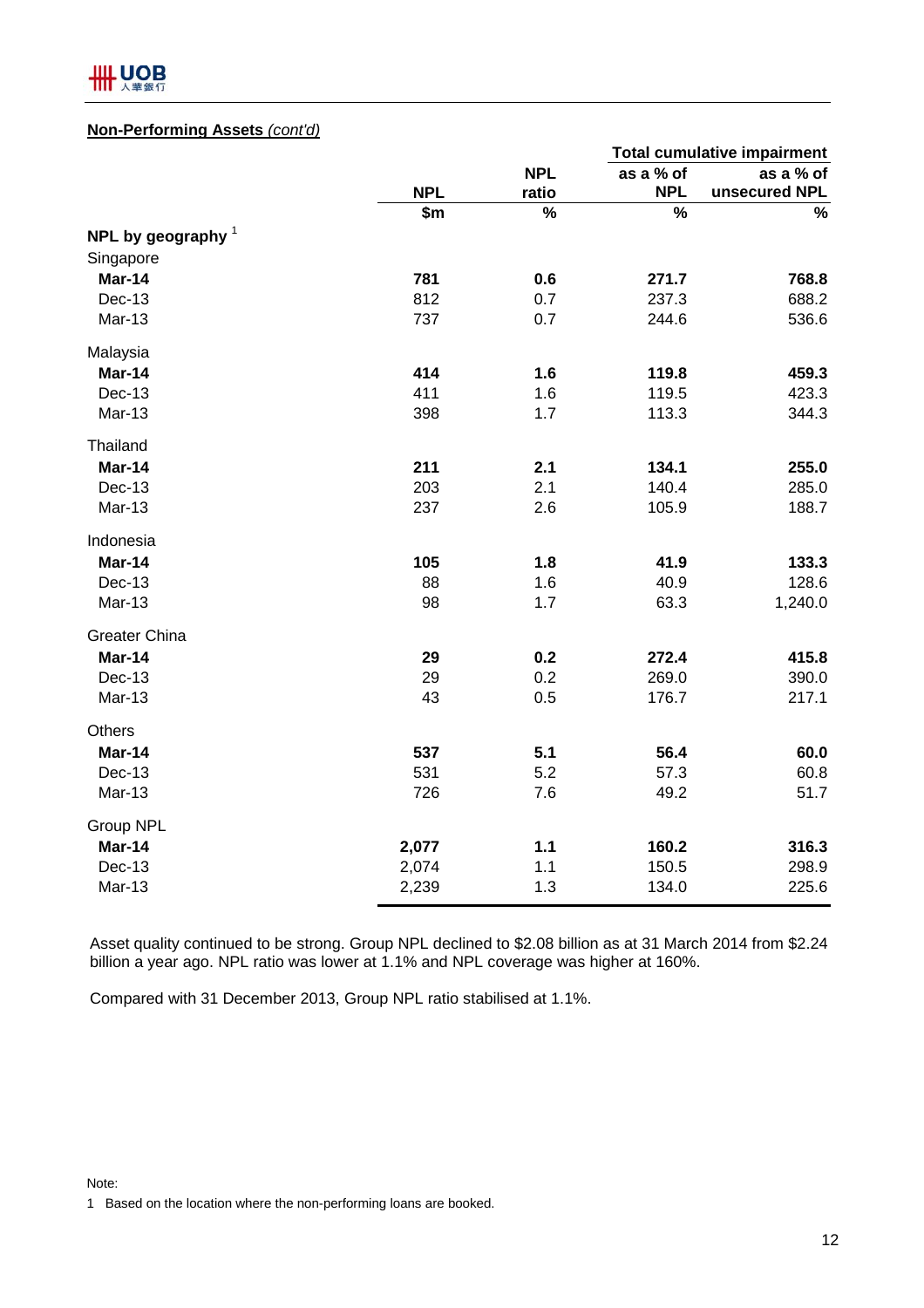### **Customer Deposits**

|                                 | Mar-14  | Dec-13  | Mar-13  |
|---------------------------------|---------|---------|---------|
|                                 | \$m     | \$m\$   | \$m     |
| By product                      |         |         |         |
| Fixed deposits                  | 115,235 | 120,773 | 110,125 |
| Savings deposits                | 47,753  | 45,492  | 45,024  |
| <b>Current accounts</b>         | 46,412  | 40,289  | 35,065  |
| <b>Others</b>                   | 7,218   | 7,993   | 7,206   |
| Total                           | 216,617 | 214,548 | 197,420 |
| By maturity                     |         |         |         |
| Within 1 year                   | 210,581 | 210,750 | 191,498 |
| Over 1 year but within 3 years  | 4,759   | 2,488   | 4,710   |
| Over 3 years but within 5 years | 431     | 488     | 589     |
| Over 5 years                    | 847     | 822     | 622     |
| Total                           | 216,617 | 214,548 | 197,420 |
| By currency                     |         |         |         |
| Singapore dollar                | 109,366 | 106,573 | 106,064 |
| US dollar                       | 40,987  | 40,902  | 29,174  |
| Malaysian ringgit               | 26,683  | 26,521  | 26,407  |
| Thai baht                       | 9,153   | 9,235   | 8,477   |
| Indonesian rupiah               | 4,634   | 4,320   | 4,763   |
| <b>Others</b>                   | 25,796  | 26,997  | 22,535  |
| Total                           | 216,617 | 214,548 | 197,420 |
|                                 |         |         |         |
| Loan/Deposit ratio (%)          | 85.5    | 83.4    | 83.2    |

In 1Q14, the Group reviewed the nature of deposits from financial institutions to distinguish deposits relating to fund management and operating accounts from those relating to interbank money market activities. Consequently, the definition of "Deposits and balances from Customers" has been expanded to include the former.

Prior period comparatives have been restated to conform with the current period presentation.

| As previously     |                   |                   |
|-------------------|-------------------|-------------------|
| reported          | Reclassification  | As restated       |
| \$m               | \$m               | \$m               |
| 26,247            | (12, 541)         | 13,706            |
| 202,006           | 12,541            | 214,548           |
|                   |                   |                   |
| 26.301<br>188,276 | (9, 144)<br>9,144 | 17,157<br>197,420 |
|                   |                   |                   |

Customer deposits recorded a 9.7% increase year-on-year to \$217 billion as at 31 March 2014 contributed largely from current accounts and fixed deposits. US dollar deposits accounted for 60% of the deposit growth.

Compared with 4Q13, customer deposits grew 1.0% mainly on higher current and savings deposits. The Group's loan-to-deposit ratio as at 31 March 2014 stood at 85.5%.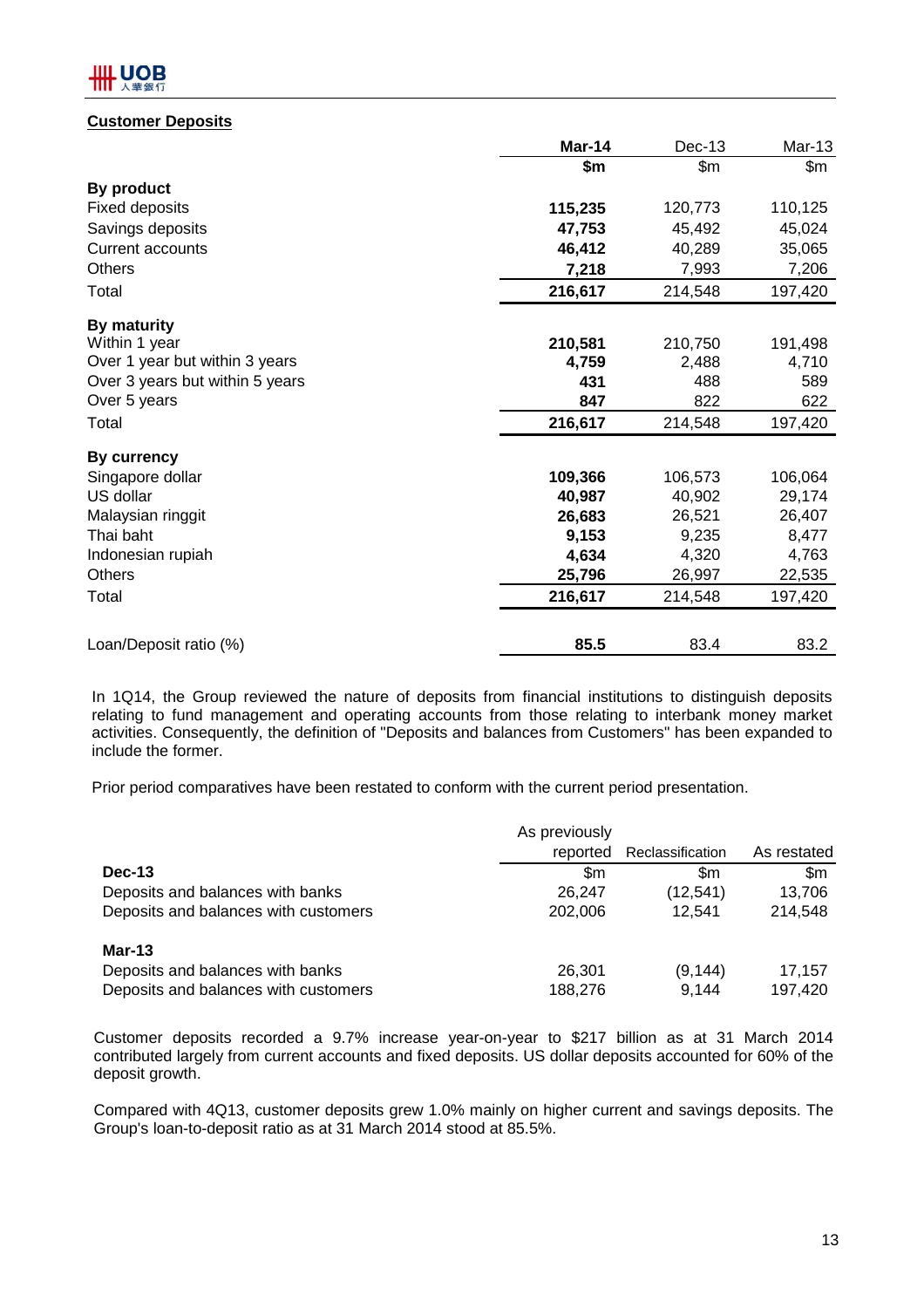

### **Debts Issued (unsecured)**

|                               | Mar-14 | $Dec-13$       | $Mar-13$      |
|-------------------------------|--------|----------------|---------------|
|                               | \$m    | $\mathsf{S}$ m | $\mathsf{Sm}$ |
| Subordinated debts            | 6,317  | 5,357          | 6,674         |
| Commercial papers             | 12,174 | 9,734          | 4,736         |
| Fixed and floating rate notes | 2,523  | 2,080          | 1,803         |
| <b>Others</b>                 | 1,983  | 1,810          | 1,587         |
| Total                         | 22,997 | 18,981         | 14,801        |
| Due within 1 year             | 14,315 | 11,507         | 6,479         |
| Due after 1 year              | 8,682  | 7,474          | 8,321         |
| Total                         | 22,997 | 18,981         | 14,801        |

During the quarter, the Group issued US\$800 million 3.75% fixed rate subordinated notes under its Euro Medium Term Note programme which provides a stable source of funds for the Group. The Group also issued fixed and floating rate notes and US dollar commercial papers to diversify its funding sources.

### **Shareholders' Equity**

|                                                    | Mar-14 | Dec-13 | Mar-13 |
|----------------------------------------------------|--------|--------|--------|
|                                                    | \$m    | \$m    | \$m    |
| Shareholders' equity                               | 27.253 | 26.388 | 26,062 |
| Add: Revaluation surplus                           | 4.196  | 4.098  | 3.680  |
| Shareholders' equity including revaluation surplus | 31,449 | 30.486 | 29.742 |

Shareholders' equity increased 4.6% year-on-year and 3.3% over 4Q13 to \$27.3 billion as at 31 March 2014 contributed largely by retained earnings.

As at 31 March 2014, revaluation surplus of \$4.20 billion on the Group's properties was not recognised in the financial statements.

### **Changes in Issued Shares of the Bank**

|                                              | Number of shares |           |
|----------------------------------------------|------------------|-----------|
|                                              | <b>1Q14</b>      | 1Q13      |
|                                              | '000             | '000      |
| <b>Ordinary shares</b>                       |                  |           |
| Balance at beginning/end of period           | 1,590,494        | 1,590,494 |
| <b>Treasury shares</b>                       |                  |           |
| Balance at beginning of period               | (14,069)         | (15, 733) |
| Share buyback - held in treasury             |                  |           |
| Issue of shares under share-based            |                  |           |
| compensation plans                           | 191              | 120       |
| Balance at end of period                     | (13, 878)        | (15, 613) |
| Ordinary shares net of treasury shares       | 1,576,616        | 1,574,881 |
| <b>Preference shares</b>                     |                  |           |
| Class E non-cumulative non-convertible       |                  |           |
| preference shares at beginning/end of period |                  | 13,200    |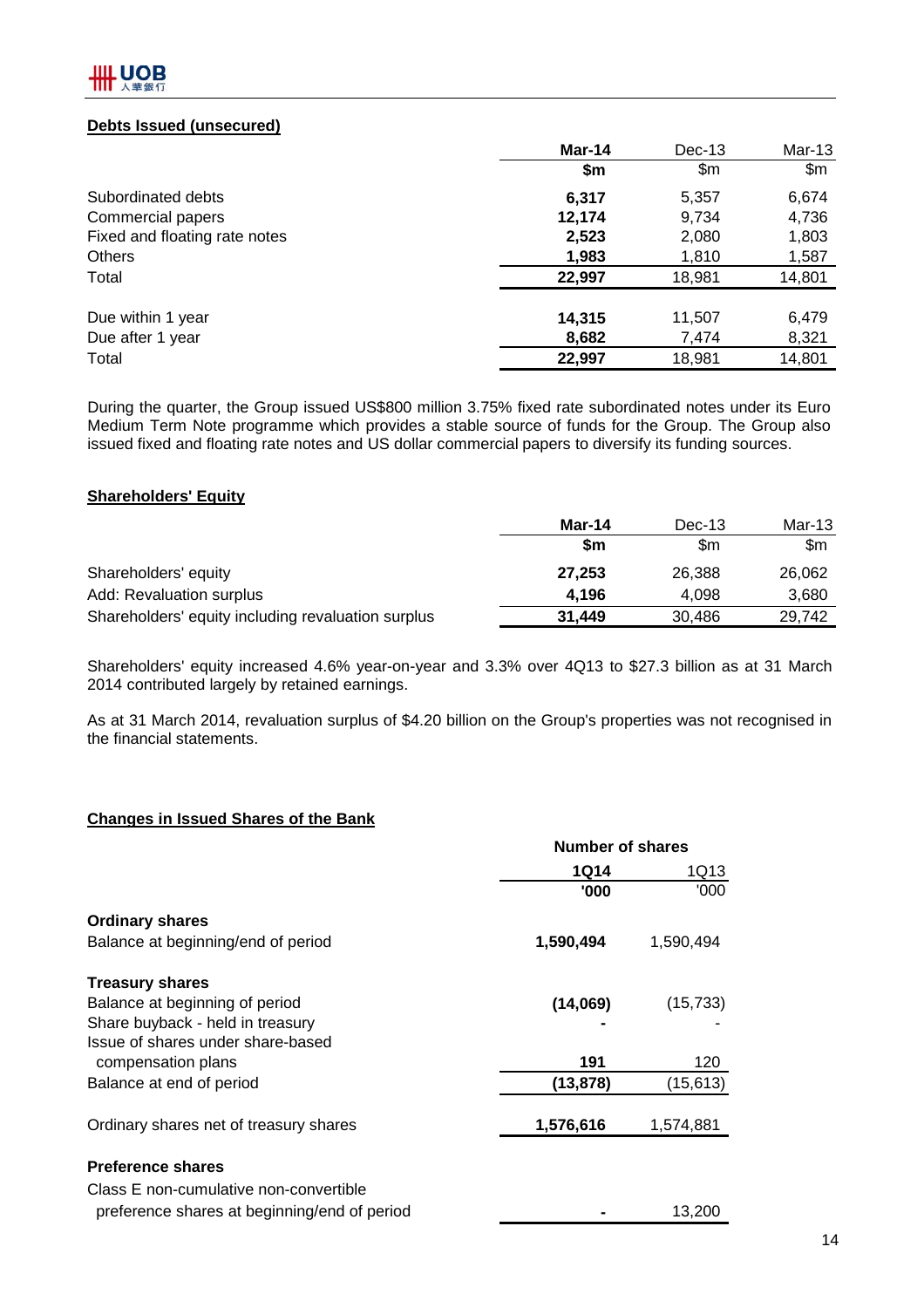#### **Performance by Operating Segment**

The Group is organized to be segment-led across key markets. Global segment heads are responsible for driving business, with decision-making balanced with a geographical perspective. For internal management purposes, the following segments represent the key customer segments and business activities:

#### **Group Retail ("GR")**

GR segment covers Consumer, Privilege, Business and Private Banking. Consumer Banking serves the individual customers, while Business Banking serves small enterprises with a wide range of products and services, including deposits, loans, investments, credit and debit cards and insurance products. Privilege Banking provides an extended range of financial services, including wealth management, and restricted products such as structured notes, funds of hedge funds, and insurance plans to the wealthy and affluent customers. Private Banking caters to the high net worth individuals and accredited investors, offering financial and portfolio planning, including investment management, asset management and estate planning.

Segment profit increased 9.4% to \$303 million in 1Q14, mainly driven by higher net interest income and higher noninterest income from treasury and credit card products. The increase was partly negated by higher business volumerelated costs.

#### **Group Wholesale Banking ("GWB")**

GWB segment encompasses Commercial Banking, Corporate Banking, Financial Institutions Group ("FIG"), Corporate Finance and Debt Capital Markets. Commercial Banking serves the medium and large enterprises, while Corporate Banking serves large local corporations, government-linked companies and agencies, and FIG serves financial institutions. Commercial Banking, Corporate Banking and FIG provide customers with a broad range of products and services that include current accounts, deposits, lending, asset finance, ship finance, trade finance, structured finance, cash management and cross-border payments. Corporate Finance provides services that include lead managing and underwriting equity offerings and corporate advisory services. Debt Capital Markets specialises in solution-based structures to meet clients' financing requirements in structuring, underwriting and arranging syndicated loans for general corporate needs, leveraged buy-outs, project and structured finance, and underwriting and lead managing bond issues.

Segment profit grew 8.1% to \$562 million in 1Q14, supported by higher net interest income and write-back on impairment charges. The growth was partly negated by lower fee and commision income from loan-related activities as well as higher operating expenses.

#### **Global Markets and Investment Management ("GMIM")**

GMIM segment provides a comprehensive range of treasury products and services, including foreign exchange, money market, fixed income, derivatives, margin trading, futures broking, precious metals products, as well as an array of structured products. It is a dominant player in Singapore dollar treasury instruments as well as a provider of banknote services in the region. It also engages in asset management, proprietary investment activities and management of excess liquidity and capital funds. Income from treasury products and services offered to customers of other operating segments, such as Group Retail and Group Wholesale Banking, is reflected in the respective customer segments.

Segment profit decreased 45.1% to \$67 million in 1Q14, mainly attributed to lower income from Global Markets treasury activities, lower fee income from fund management activities and higher impairment charges.

#### **Others**

Others include property-related activities, insurance businesses and income and expenses not attributable to other operating segments mentioned above.

Other segment recorded a loss of \$50 million in 1Q14, the same level as 1Q13. The loss was mainly attributable to overhead expenses.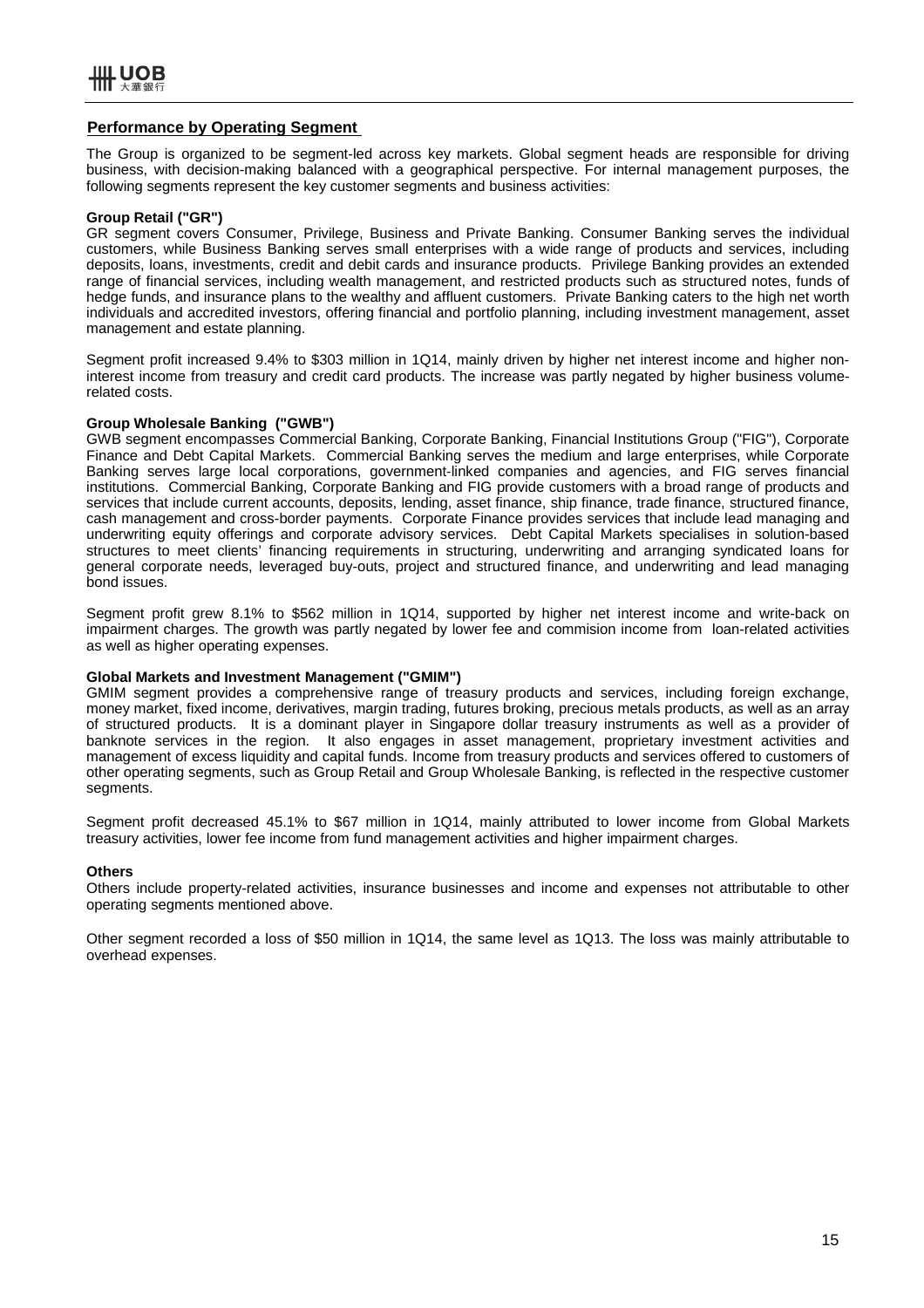# **Performance by Operating Segment** <sup>1</sup> *(cont'd)*

|                                   | <b>GR</b>               | <b>GWB</b>     | <b>GMIM</b> | <b>Others</b> | <b>Elimination</b> | <b>Total</b> |
|-----------------------------------|-------------------------|----------------|-------------|---------------|--------------------|--------------|
|                                   | \$m                     | \$m            | \$m         | \$m           | \$m                | \$m          |
| <b>1Q14</b>                       |                         |                |             |               |                    |              |
| Operating income                  | 720                     | 717            | 195         | 163           | (43)               | 1,752        |
| Operating expenses                | (381)                   | (159)          | (95)        | (163)         | 43                 | (755)        |
| Impairment charges                | (36)                    | 4              | (34)        | (91)          |                    | (157)        |
| Share of profit of associates and |                         |                |             |               |                    |              |
| joint ventures                    | ۰                       |                | 1           | 42            | $\blacksquare$     | 43           |
| Profit before tax                 | 303                     | 562            | 67          | (50)          | $\blacksquare$     | 882          |
| <b>Segment assets</b>             | 84,192                  | 126,423        | 80,943      | 3,439         | (4, 146)           | 290,851      |
| Intangible assets                 | 1,317                   | 2,087          | 659         | 89            |                    | 4,152        |
| Investment in associates and      |                         |                |             |               |                    |              |
| joint ventures                    |                         |                | 9           | 987           |                    | 996          |
| <b>Total assets</b>               | 85,509                  | 128,510        | 81,611      | 4,515         | (4, 146)           | 295,999      |
| <b>Segment liabilities</b>        | 103,519                 | 92,935         | 67,100      | 9,769         | (4, 776)           | 268,547      |
| <b>Other information</b>          |                         |                |             |               |                    |              |
| Inter-segment operating income    | 77                      | (84)           | (80)        | 130           | (43)               |              |
| Gross customer loans              | 83,620                  | 104,729        | 234         | 14            |                    | 188,597      |
| Non-performing assets             | 589                     | 1,671          | 20          | 81            |                    | 2,361        |
| Capital expenditure               | 5                       | 1              | 2           | 51            |                    | 59           |
| Depreciation of assets            | $\mathbf 2$             | 1              | 1           | 31            |                    | 35           |
| <b>1Q13</b>                       |                         |                |             |               |                    |              |
| Operating income                  | 661                     | 677            | 240         | 154           | (60)               | 1,672        |
| Operating expenses                | (363)                   | (145)          | (110)       | (138)         | 60                 | (696)        |
| Impairment charges                | (21)                    | (12)           | (9)         | (88)          | ÷                  | (130)        |
| Share of profit of associates and |                         |                |             |               |                    |              |
| joint ventures                    |                         |                | 1           | 23            |                    | 24           |
| Profit before tax                 | 277                     | 520            | 122         | (49)          | $\blacksquare$     | 870          |
|                                   |                         |                |             |               |                    |              |
| <b>Segment assets</b>             | 78,240                  | 98,122         | 85,433      | 4,105         | (4, 462)           | 261,438      |
| Intangible assets                 | 1,328                   | 2,102          | 664         | 81            |                    | 4,175        |
| Investment in associates and      |                         |                |             |               |                    |              |
| joint ventures                    |                         |                | 18          | 1,110         |                    | 1,128        |
| <b>Total assets</b>               | 79,568                  | 100,224        | 86,115      | 5,296         | (4, 462)           | 266,741      |
| <b>Segment liabilities</b>        | 98,667                  | 81,991         | 54,603      | 10,303        | (5,083)            | 240,481      |
| <b>Other information</b>          |                         |                |             |               |                    |              |
| Inter-segment operating income    | 104                     | (65)           | (63)        | 84            | (60)               |              |
| Gross customer loans              | 77,655                  | 89,365         | 298         | 29            |                    | 167,347      |
| Non-performing assets             | 539                     | 1,873          | 97          | 89            |                    | 2,598        |
| Capital expenditure               | $\overline{\mathbf{c}}$ | $\overline{c}$ | 1           | 41            |                    | 46           |
| Depreciation of assets            | 2                       | 1              | 1           | 27            |                    | 31           |

Note:

1 Transfer prices between operating segments are on arm's length basis in a manner similar to transactions with third parties.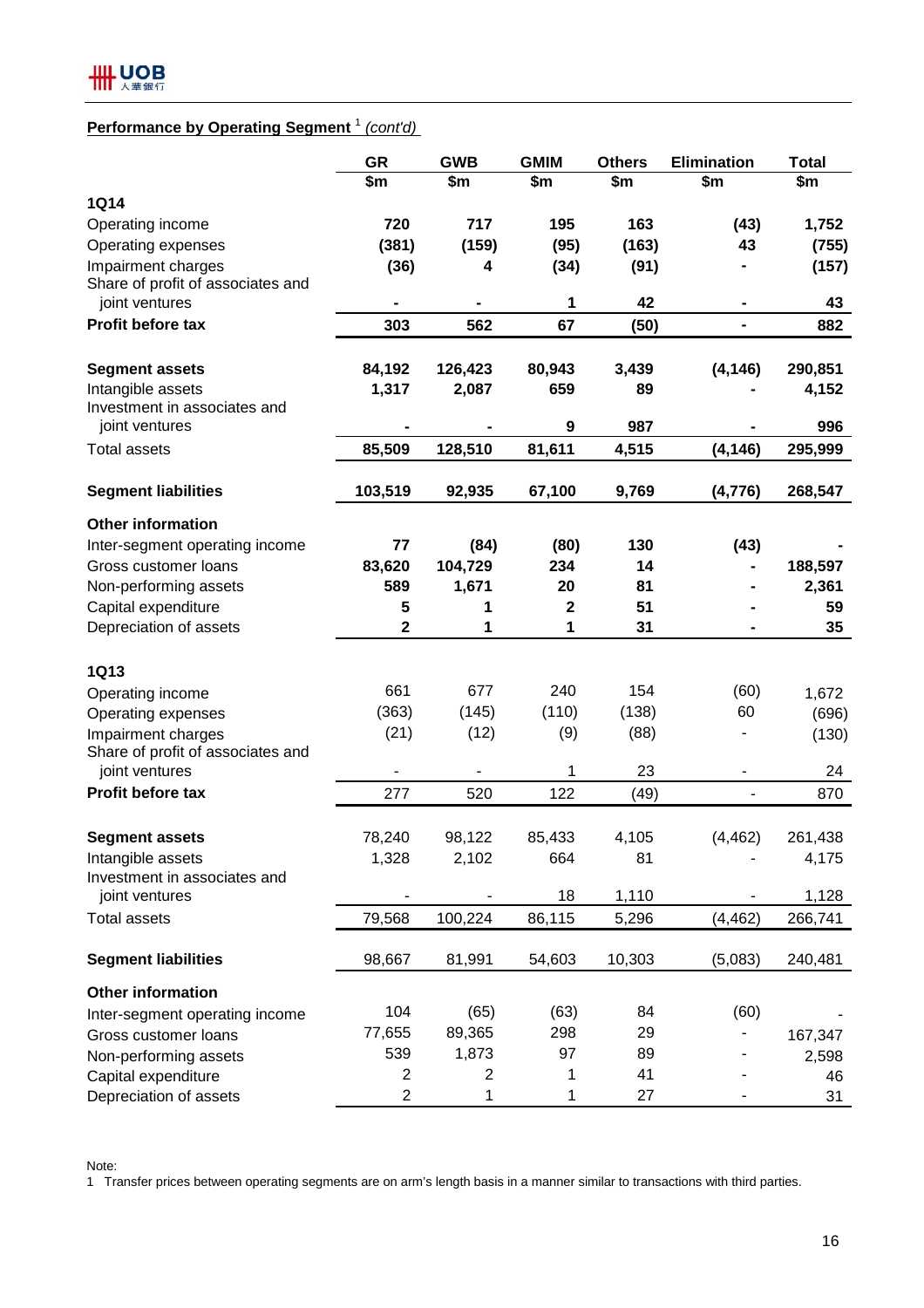### **Performance by Geographical Segment** <sup>1</sup>

|                               | <b>1Q14</b> | 1Q13  | 4Q13  |
|-------------------------------|-------------|-------|-------|
|                               | \$m         | \$m\$ | \$m\$ |
| <b>Total operating income</b> |             |       |       |
| Singapore                     | 1,004       | 937   | 972   |
| Malaysia                      | 242         | 224   | 257   |
| Thailand                      | 158         | 156   | 166   |
| Indonesia                     | 99          | 112   | 106   |
| <b>Greater China</b>          | 160         | 151   | 125   |
| <b>Others</b>                 | 89          | 91    | 116   |
| Total                         | 1,752       | 1,672 | 1,742 |
|                               |             |       |       |
| <b>Profit before tax</b>      |             |       |       |
| Singapore                     | 475         | 539   | 495   |
| Malaysia                      | 160         | 128   | 138   |
| Thailand                      | 57          | 42    | 31    |
| Indonesia                     | 24          | 44    | 52    |
| <b>Greater China</b>          | 101         | 99    | 58    |
| <b>Others</b>                 | 66          | 18    | 81    |
| Total                         | 882         | 870   | 855   |

The Group's pre-tax profit grew 1.5% from a year ago to \$882 million in 1Q14, while total income registering 4.8% increase to \$1.75 billion.

Compared with 4Q13, the Group's pre-tax profit increased 3.2% contributed mainly by the regional countries.

|                      | Dec-13<br>Mar-14 |         | Mar-13  |  |
|----------------------|------------------|---------|---------|--|
|                      | \$m              | \$m\$   | \$m\$   |  |
| <b>Total assets</b>  |                  |         |         |  |
| Singapore            | 182,002          | 176,590 | 167,073 |  |
| Malaysia             | 36,969           | 35,647  | 34,307  |  |
| Thailand             | 15,448           | 15,608  | 15,433  |  |
| Indonesia            | 7,810            | 7,173   | 7,582   |  |
| <b>Greater China</b> | 29,189           | 27,395  | 19,106  |  |
| <b>Others</b>        | 20,428           | 17,672  | 19,065  |  |
|                      | 291,847          | 280,085 | 262,567 |  |
| Intangible assets    | 4,152            | 4,144   | 4,175   |  |
| Total                | 295,999          | 284,229 | 266,741 |  |

Note:

<sup>1</sup> Based on the location where the transactions and assets are booked which approximates that based on the location of the customers and assets. Information is stated after elimination of inter-segment transactions.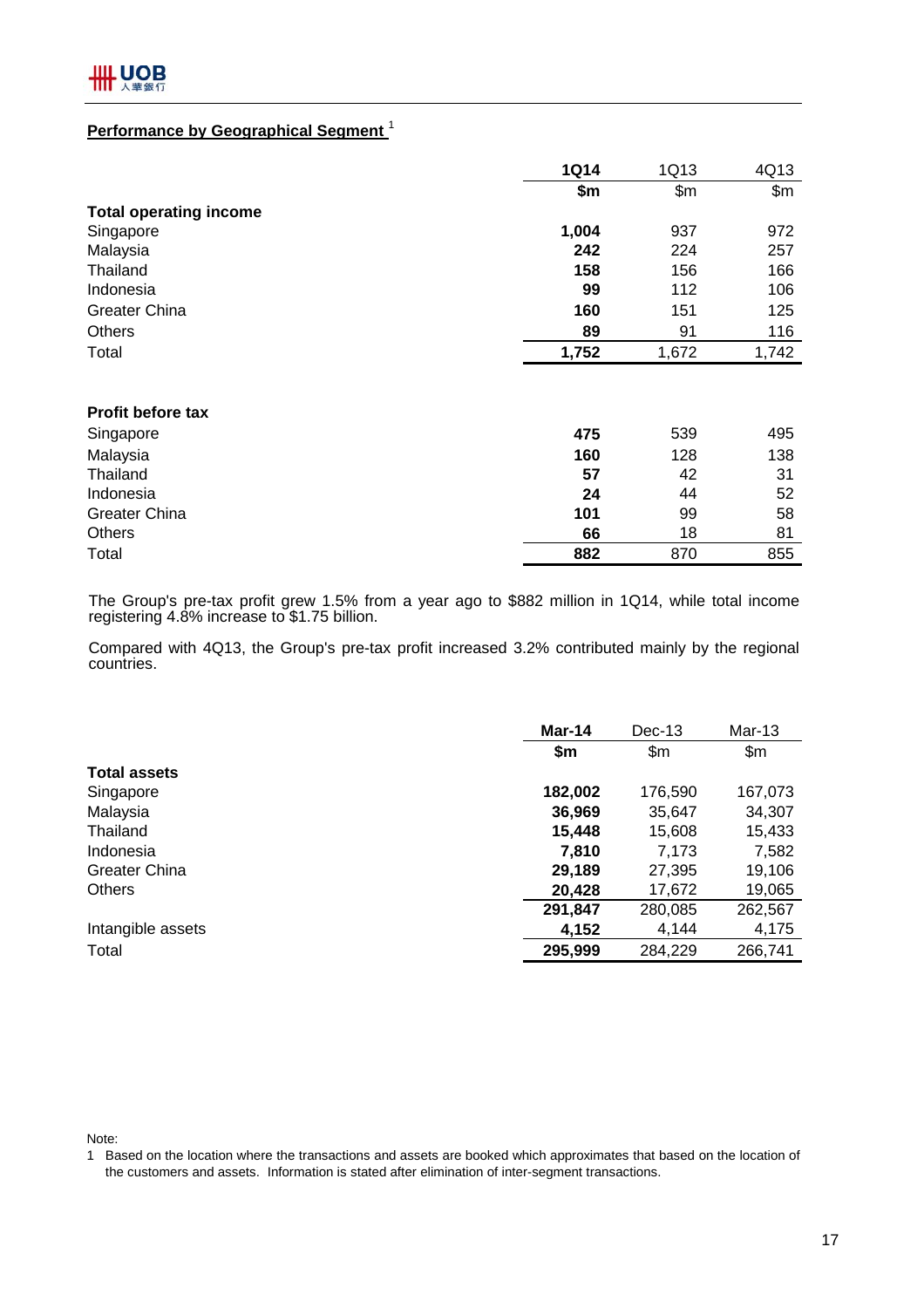# **Capital Adequacy Ratios**<sup>1,2</sup>

|                                              | Mar-14   | Dec-13   | $Mar-13$ |
|----------------------------------------------|----------|----------|----------|
|                                              | \$m      | \$m\$    | \$m\$    |
| Share capital                                | 3,159    | 3,155    | 3,125    |
| Disclosed reserves/others                    | 21,835   | 20,981   | 20,765   |
| Regulatory adjustments <sup>3</sup>          | (2, 387) | (2, 348) | (2,761)  |
| <b>Common Equity Tier 1 Capital ("CET1")</b> | 22,607   | 21,788   | 21,129   |
| Preference shares/others                     | 2,180    | 2,180    | 1,936    |
| Regulatory adjustments - capped <sup>3</sup> | (2, 180) | (2, 180) | (1,936)  |
| <b>Additional Tier 1 Capital ("AT1")</b>     |          |          |          |
| <b>Tier 1 Capital</b>                        | 22,607   | 21,788   | 21,129   |
| Subordinated notes                           | 5,167    | 4,692    | 4,692    |
| Provisions/others                            | 837      | 867      | 796      |
| Regulatory adjustments                       | (13)     | (37)     | (39)     |
| <b>Tier 2 Capital</b>                        | 5,991    | 5,522    | 5,449    |
| <b>Eligible Total Capital</b>                | 28,598   | 27,310   | 26,578   |
| <b>Risk-Weighted Assets ("RWA")</b>          | 161,498  | 164,911  | 147,559  |
| <b>Capital Adequacy Ratios ("CAR")</b>       |          |          |          |
| CET <sub>1</sub>                             | 14.0%    | 13.2%    | 14.3%    |
| Tier 1                                       | 14.0%    | 13.2%    | 14.3%    |
| Total                                        | 17.7%    | 16.6%    | 18.0%    |

The Group's CET1, Tier 1 and Total CAR as at 31 March 2014 were well above the regulatory minimum requirements.

Compared to a year ago, the RWA was higher due mainly to asset growth. Total capital also increased resulting from retained earnings and the issuance of Basel III-compliant instruments, partially offset by the reduced eligibility of the Group's preference shares and subordinated debts.

The capital ratios improved from the previous quarter mainly due to retained earnings and the issuance of US\$800 million 3.75% fixed rate subordinated notes, qualifying as Tier 2 Capital, coupled with lower RWA. The lower RWA was largely due to updates to credit risk models and the implementation of bilateral netting on OTC derivatives, partially offset by asset growth.

Notes:

<sup>1</sup> For year 2014, banks incorporated in Singapore are to maintain minimum CAR of CET1 at 5.5% (2013: 4.5%), Tier 1 at 7% (2013: 6%) and Total at 10%. By year 2019, including the capital conservation buffer of 2.5%, the minimum CAR will be CET1 at 9%, Tier 1 at 10.5% and Total at 12.5%.

<sup>2</sup> More regulatory disclosure is available in the UOB website at www.uobgroup.com/investor/financial/overview.html.

<sup>3</sup> This includes goodwill, other intangible assets and deferred tax assets for which MAS has allowed a progressive phase-in deduction against CET1 capital at 0% in 2013 and reaching 100% in 2018, with the remaining against AT1 and capped at available AT1.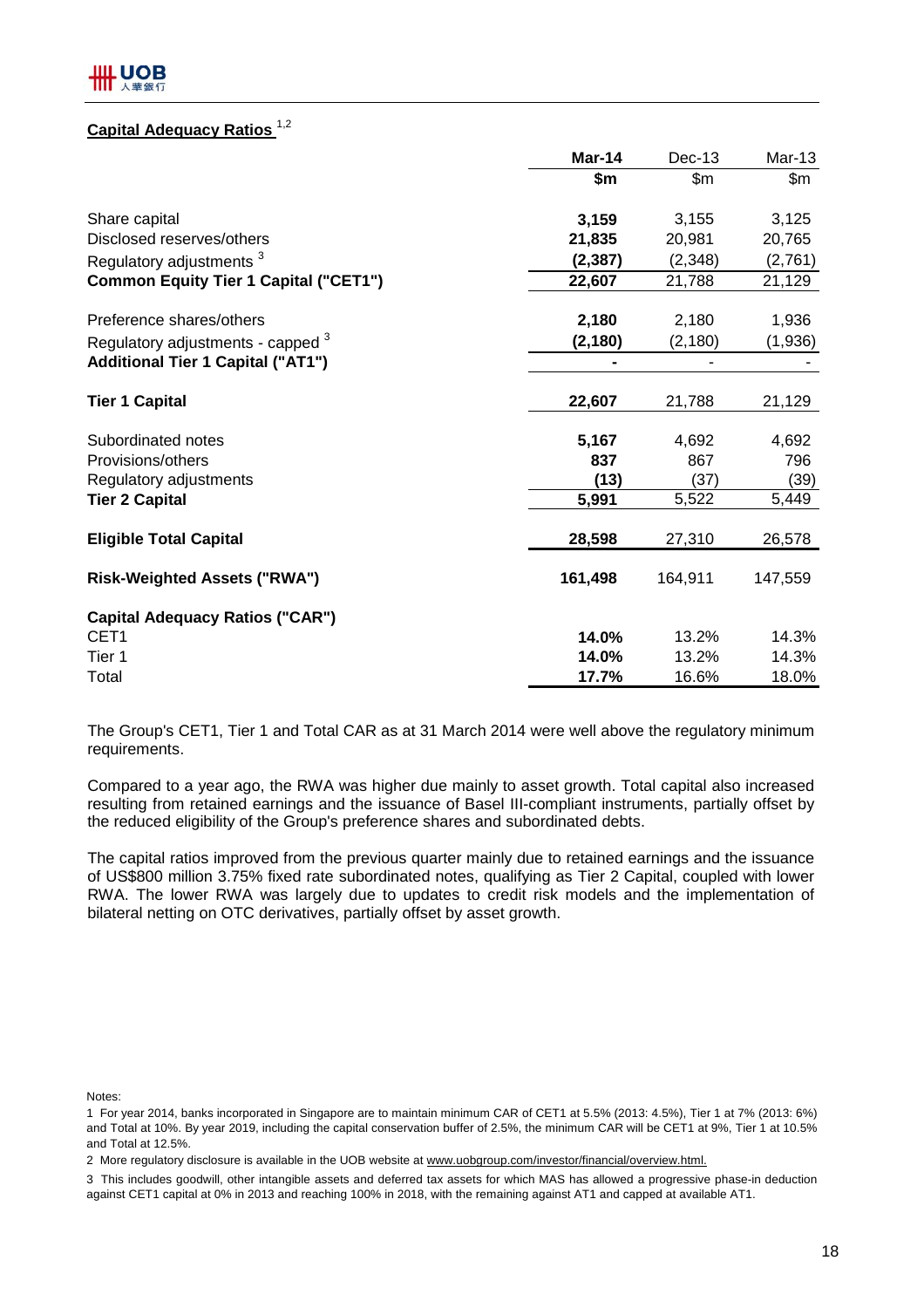# **Consolidated Income Statement (Unaudited)**

|                                            | <b>1Q14</b> | 1Q13          | $+$ /(-) | 4Q13          | $+$ /(-) |
|--------------------------------------------|-------------|---------------|----------|---------------|----------|
|                                            | \$m         | $\mathsf{Sm}$ | %        | $\mathsf{Sm}$ | %        |
| Interest income                            | 1,745       | 1,552         | 12.4     | 1,711         | 2.0      |
| Less: Interest expense                     | 635         | 588           | 7.9      | 616           | 3.1      |
| Net interest income                        | 1,110       | 964           | 15.2     | 1,095         | 1.3      |
| Fee and commission income                  | 414         | 453           | (8.6)    | 435           | (4.8)    |
| Dividend income                            | 4           | 9             | (56.1)   | 3             | 24.5     |
| Rental income                              | 29          | 28            | 5.1      | 30            | (1.4)    |
| Other operating income                     | 195         | 218           | (10.7)   | 179           | 8.7      |
| <b>Non-interest income</b>                 | 642         | 708           | (9.3)    | 647           | (0.7)    |
| <b>Total operating income</b>              | 1,752       | 1,672         | 4.8      | 1,742         | 0.6      |
| Less: Staff costs                          | 454         | 415           | 9.4      | 447           | 1.6      |
| Other operating expenses                   | 301         | 280           | 7.3      | 315           | (4.5)    |
| <b>Total operating expenses</b>            | 755         | 696           | 8.6      | 762           | (0.9)    |
| Operating profit before impairment charges | 997         | 976           | 2.1      | 980           | 1.7      |
| Less: Impairment charges                   | 157         | 130           | 20.5     | 139           | 13.4     |
| Operating profit after impairment charges  | 840         | 846           | (0.7)    | 841           | (0.2)    |
| Share of profit of associates              |             |               |          |               |          |
| and joint ventures                         | 43          | 24            | 79.5     | 14            | >100.0   |
| Profit before tax                          | 882         | 870           | 1.5      | 855           | 3.2      |
| Less: Tax                                  | 89          | 143           | (37.8)   | 78            | 13.7     |
| Profit for the financial period            | 794         | 727           | 9.2      | 777           | 2.1      |
| Attributable to:                           |             |               |          |               |          |
| <b>Equity holders of the Bank</b>          | 788         | 722           | 9.2      | 773           | 2.0      |
| Non-controlling interests                  | 5           | 5             | 10.0     | 4             | 37.7     |
|                                            | 794         | 727           | 9.2      | 777           | 2.1      |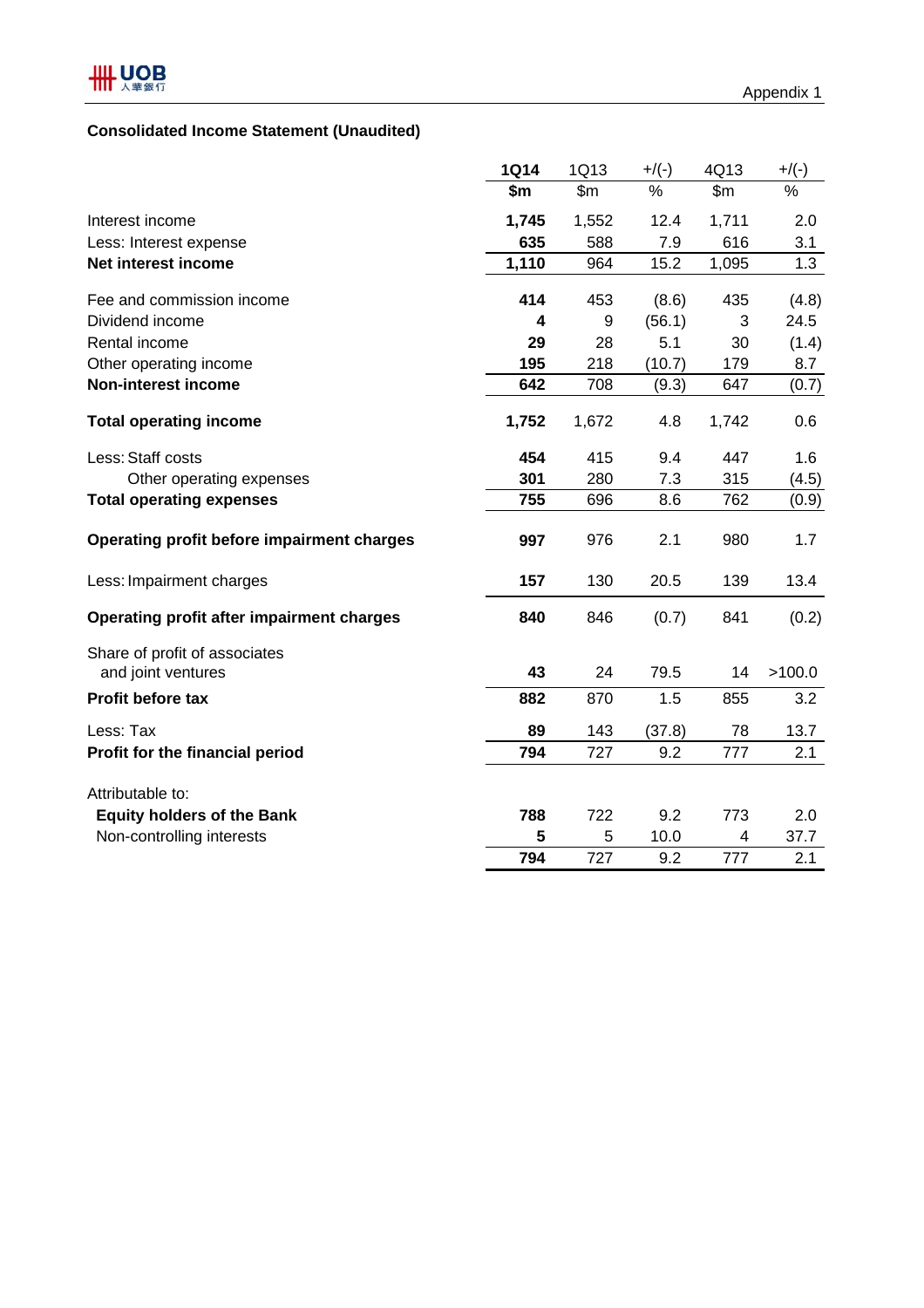### **Consolidated Statement of Comprehensive Income (Unaudited)**

|                                                                                                                                               | <b>1Q14</b> | 1Q13           | $+/(-)$ | 4Q13        | $+/(-)$             |
|-----------------------------------------------------------------------------------------------------------------------------------------------|-------------|----------------|---------|-------------|---------------------|
|                                                                                                                                               | \$m         | \$m\$          | $\%$    | \$m\$       | $\frac{0}{0}$       |
| Profit for the financial period                                                                                                               | 794         | 727            | 9.2     | 777         | 2.1                 |
| Currency translation adjustments                                                                                                              | 58          | 158            | (63.6)  | (94)        | >100.0              |
| Change in available-for-sale reserve                                                                                                          |             |                |         |             |                     |
| Change in fair value<br>Transfer to income statement                                                                                          | 69          | 179            | (61.2)  | 22          | >100.0              |
| on disposal/impairment<br>Tax relating to available-for-sale                                                                                  | (37)        | (24)           | (56.6)  | 40          | (>100.0)            |
| reserve                                                                                                                                       | 6           | (22)           | >100.0  | (7)         | >100.0              |
| Change in share of other comprehensive<br>income of associates and joint ventures<br>Remeasurement of defined benefit obligation <sup>1</sup> | 3           | 6              | (56.5)  | (12)<br>(4) | >100.0<br><b>NM</b> |
| Other comprehensive income for<br>the financial period, net of tax                                                                            | 99          | 297            | (66.9)  | (56)        | >100.0              |
| Total comprehensive income for<br>the financial period, net of tax                                                                            | 892         | 1,024          | (12.9)  | 721         | 23.7                |
| Attributable to:                                                                                                                              |             |                |         |             |                     |
| <b>Equity holders of the Bank</b>                                                                                                             | 884         | 1,017          | (13.0)  | 716         | 23.5                |
| Non-controlling interests                                                                                                                     | 8           | $\overline{7}$ | 3.7     | 5           | 49.0                |
|                                                                                                                                               | 892         | 1,024          | (12.9)  | 721         | 23.7                |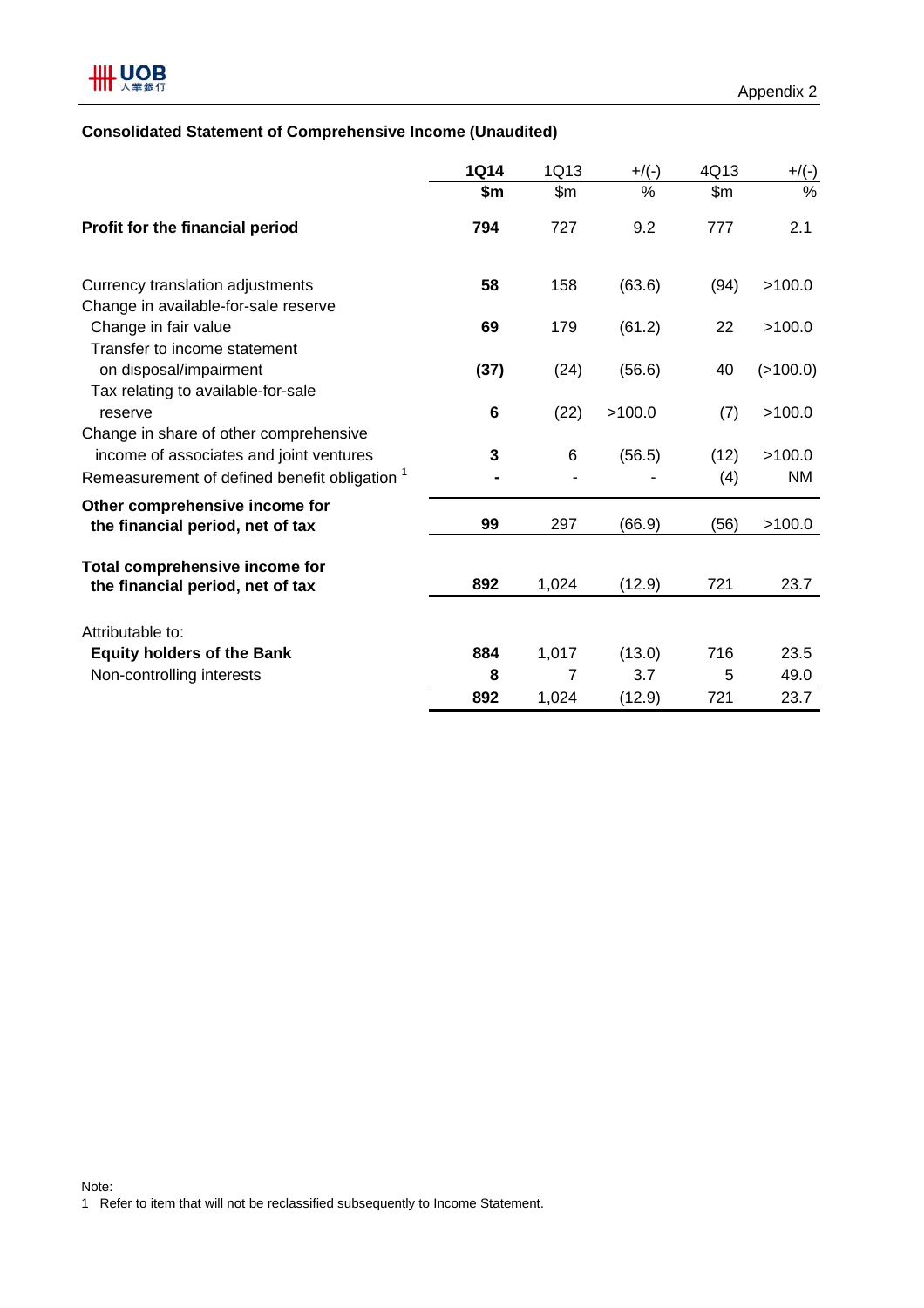# **Consolidated Balance Sheet (Unaudited)**

|                                                      | Mar-14         | $Dec-13$         | Mar-13         |
|------------------------------------------------------|----------------|------------------|----------------|
|                                                      | \$m            | \$m\$            | \$m            |
| <b>Equity</b>                                        |                |                  |                |
| Share capital and other capital                      | 5,336          | 5,333            | 5,274          |
| Retained earnings                                    | 12,760         | 12,003           | 10,902         |
| Other reserves                                       | 9,156          | 9,053            | 9,886          |
| Equity attributable to equity holders of the Bank    | 27,253         | 26,388           | 26,062         |
| Non-controlling interests                            | 199            | 189              | 199            |
| Total                                                | 27,452         | 26,577           | 26,261         |
|                                                      |                |                  |                |
| <b>Liabilities</b>                                   |                |                  |                |
| Deposits and balances of banks                       | 19,900         | 13,706           | 17,157         |
| Deposits and balances of customers                   | 216,617<br>985 | 214,548<br>1,035 | 197,420        |
| Bills and drafts payable<br><b>Other liabilities</b> | 8,048          | 9,382            | 1,931<br>9,172 |
| Debts issued                                         | 22,997         | 18,981           | 14,801         |
| Total                                                | 268,547        | 257,652          | 240,481        |
|                                                      |                |                  |                |
| <b>Total equity and liabilities</b>                  | 295,999        | 284,229          | 266,741        |
|                                                      |                |                  |                |
| <b>Assets</b>                                        |                |                  |                |
| Cash, balances and placements with central banks     | 31,338         | 26,881           | 30,783         |
| Singapore Government treasury bills and securities   | 8,842          | 9,655            | 13,684         |
| Other government treasury bills and securities       | 10,456         | 7,943            | 8,691          |
| <b>Trading securities</b>                            | 812            | 628              | 381            |
| Placements and balances with banks                   | 31,447         | 31,412           | 19,385         |
| Loans to customers                                   | 185,270        | 178,857          | 164,347        |
| Investment securities                                | 12,047         | 12,140           | 12,830         |
| Other assets                                         | 8,315          | 9,280            | 9,066          |
| Investment in associates and joint ventures          | 996            | 997              | 1,128          |
| Investment properties                                | 988            | 985              | 1,007          |
| <b>Fixed assets</b>                                  | 1,335          | 1,308            | 1,265          |
| Intangible assets                                    | 4,152          | 4,144            | 4,175          |
| Total                                                | 295,999        | 284,229          | 266,741        |
|                                                      |                |                  |                |
| Off-balance sheet items                              |                |                  |                |
| <b>Contingent liabilities</b>                        | 22,450         | 24,098           | 18,416         |
| <b>Financial derivatives</b>                         | 514,849        | 451,573          | 390,820        |
| Commitments                                          | 75,911         | 69,757           | 66,150         |
|                                                      |                |                  |                |
|                                                      |                |                  |                |
| Net asset value per ordinary share (\$)              | 15.90          | 15.36            | 15.18          |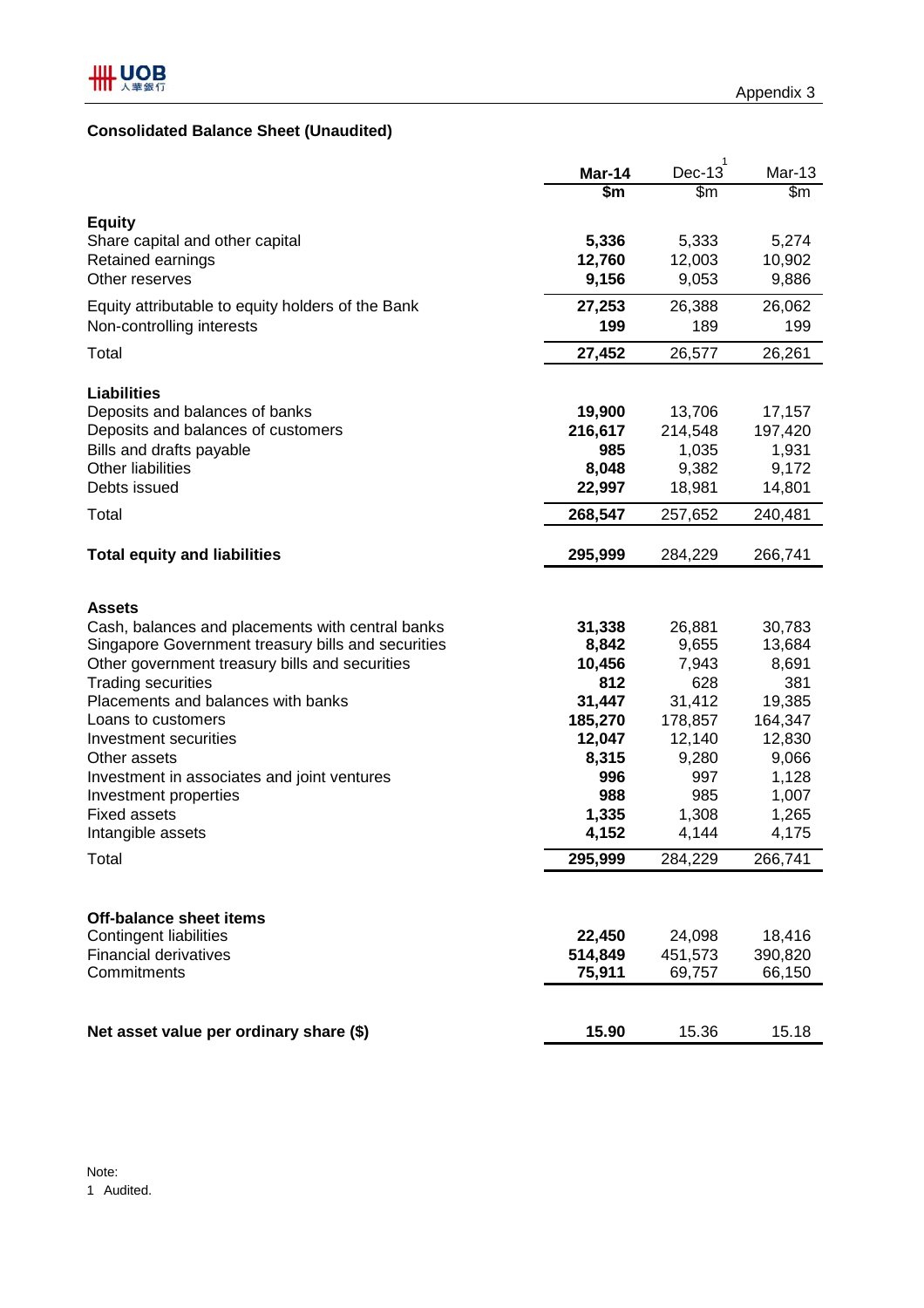# **Consolidated Statement of Changes in Equity (Unaudited)**

|                                                                                           | Attributable to equity holders of the Bank   |                             |                          |                  |                                  |                        |
|-------------------------------------------------------------------------------------------|----------------------------------------------|-----------------------------|--------------------------|------------------|----------------------------------|------------------------|
|                                                                                           | <b>Share capital</b><br>and other<br>capital | <b>Retained</b><br>earnings | <b>Other</b><br>reserves | <b>Total</b>     | Non-<br>controlling<br>interests | <b>Total</b><br>equity |
|                                                                                           | \$m                                          | \$m                         | \$m                      | $\overline{\$m}$ | \$m                              | $\overline{\$m}$       |
| Balance at 1 January 2014                                                                 | 5,333                                        | 12,003                      | 9,053                    | 26,388           | 189                              | 26,577                 |
| Profit for the financial period<br>Other comprehensive income<br>for the financial period |                                              | 788                         | 96                       | 788<br>96        | 5<br>$\mathbf 2$                 | 794<br>99              |
| Total comprehensive income<br>for the financial period                                    |                                              | 788                         | 96                       | 884              | 8                                | 892                    |
| <b>Transfers</b>                                                                          |                                              | (2)                         | 3                        | 1                | (1)                              |                        |
| Change in non-controlling interests                                                       |                                              |                             | $\mathbf 0$              | $\mathbf 0$      | 3                                | 4                      |
| <b>Dividends</b>                                                                          |                                              | (29)                        |                          | (29)             | (0)                              | (29)                   |
| Share-based compensation                                                                  |                                              |                             | 8                        | 8                |                                  | 8                      |
| Issue of shares under share-based<br>compensation plans                                   | 4                                            |                             | (4)                      |                  |                                  |                        |
| Balance at 31 March 2014                                                                  | 5,336                                        | 12,760                      | 9,156                    | 27,253           | 199                              | 27,452                 |
| Balance at 1 January 2013                                                                 | 5,272                                        | 10,222                      | 9,586                    | 25,080           | 192                              | 25,272                 |
| Profit for the financial period<br>Other comprehensive income                             |                                              | 722                         |                          | 722              | 5                                | 727                    |
| for the financial period                                                                  |                                              |                             | 295                      | 295              | 3                                | 297                    |
| Total comprehensive income<br>for the financial period                                    |                                              | 722                         | 295                      | 1,017            | 7                                | 1,024                  |
| <b>Dividends</b>                                                                          |                                              | (42)                        |                          | (42)             | (1)                              | (43)                   |
| Share-based compensation                                                                  |                                              |                             | $\overline{7}$           | $\overline{7}$   |                                  | 7                      |
| Increase in statutory reserves                                                            |                                              |                             | 1                        | 1                |                                  | 1                      |
| Issue of shares under share-based<br>compensation plans                                   | $\overline{2}$                               |                             | (2)                      |                  |                                  |                        |
| Balance at 31 March 2013                                                                  | 5,274                                        | 10,902                      | 9,886                    | 26,062           | 199                              | 26,261                 |
|                                                                                           |                                              |                             |                          |                  |                                  |                        |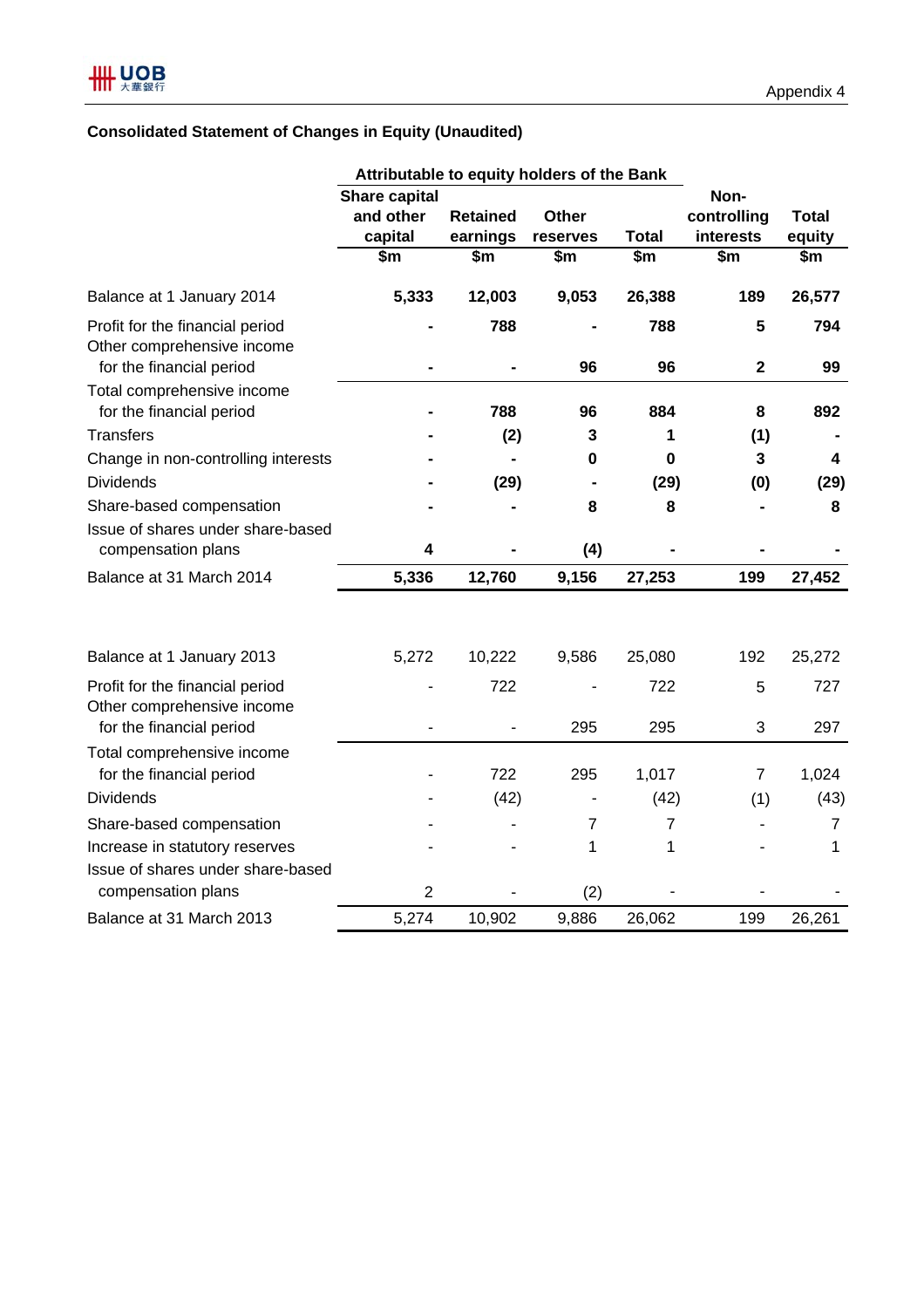# **Consolidated Cash Flow Statement (Unaudited)**

|                                                                | <b>1Q14</b> | 1Q13      |
|----------------------------------------------------------------|-------------|-----------|
|                                                                | \$m         | \$m       |
| <b>Cash flows from operating activities</b>                    |             |           |
| Operating profit before impairment charges                     | 997         | 976       |
| Adjustments for:                                               |             |           |
| Depreciation of assets                                         | 35          | 31        |
| Net gain on disposal of assets                                 | (28)        | (92)      |
| Share-based compensation                                       | 8           | 7         |
| Operating profit before working capital changes                | 1,012       | 922       |
| Increase/(decrease) in working capital                         |             |           |
| Deposits and balances of banks                                 | 6,194       | 4,763     |
| Deposits and balances of customers                             | 2,070       | 6,247     |
| Bills and drafts payable                                       | (50)        | 359       |
| <b>Other liabilities</b>                                       | (1, 378)    | (600)     |
| Restricted balances with central banks                         | (55)        | (142)     |
| Government treasury bills and securities                       | (1,699)     | 332       |
| <b>Trading securities</b>                                      | (178)       | (115)     |
| Placements and balances with banks                             | (35)        | (3, 394)  |
| Loans to customers                                             | (6, 566)    | (11, 540) |
| Investment securities                                          | 139         | (1,527)   |
| Other assets                                                   | 956         | 255       |
| Cash generated from/(used in) operations                       | 409         | (4, 442)  |
| Income tax paid                                                | (43)        | (60)      |
| Net cash provided by/(used in) operating activities            | 366         | (4, 502)  |
| <b>Cash flows from investing activities</b>                    |             |           |
| Net cash flow on disposal/(acquisition) of:                    |             |           |
| Properties and other fixed assets                              | (63)        | (17)      |
| Dividends received from associates and joint ventures          | 60          |           |
| Net cash used in investing activities                          | (3)         | (17)      |
|                                                                |             |           |
| <b>Cash flows from financing activities</b>                    |             |           |
| Net increase in debts issued                                   | 4,015       | 2,000     |
| Change in non-controlling interests                            | 4           |           |
| Dividends paid on preference shares                            | (18)        | (51)      |
| Distribution for perpetual capital securities                  | (21)        |           |
| Dividends paid to non-controlling interests                    | (0)         | (1)       |
| Net cash provided by financing activities                      | 3,979       | 1,948     |
| Currency translation adjustments                               | 60          | 155       |
| Net increase/(decrease) in cash and cash equivalents           | 4,403       | (2, 416)  |
| Cash and cash equivalents at beginning of the financial period | 21,244      | 28,293    |
| Cash and cash equivalents at end of the financial period       | 25,647      | 25,877    |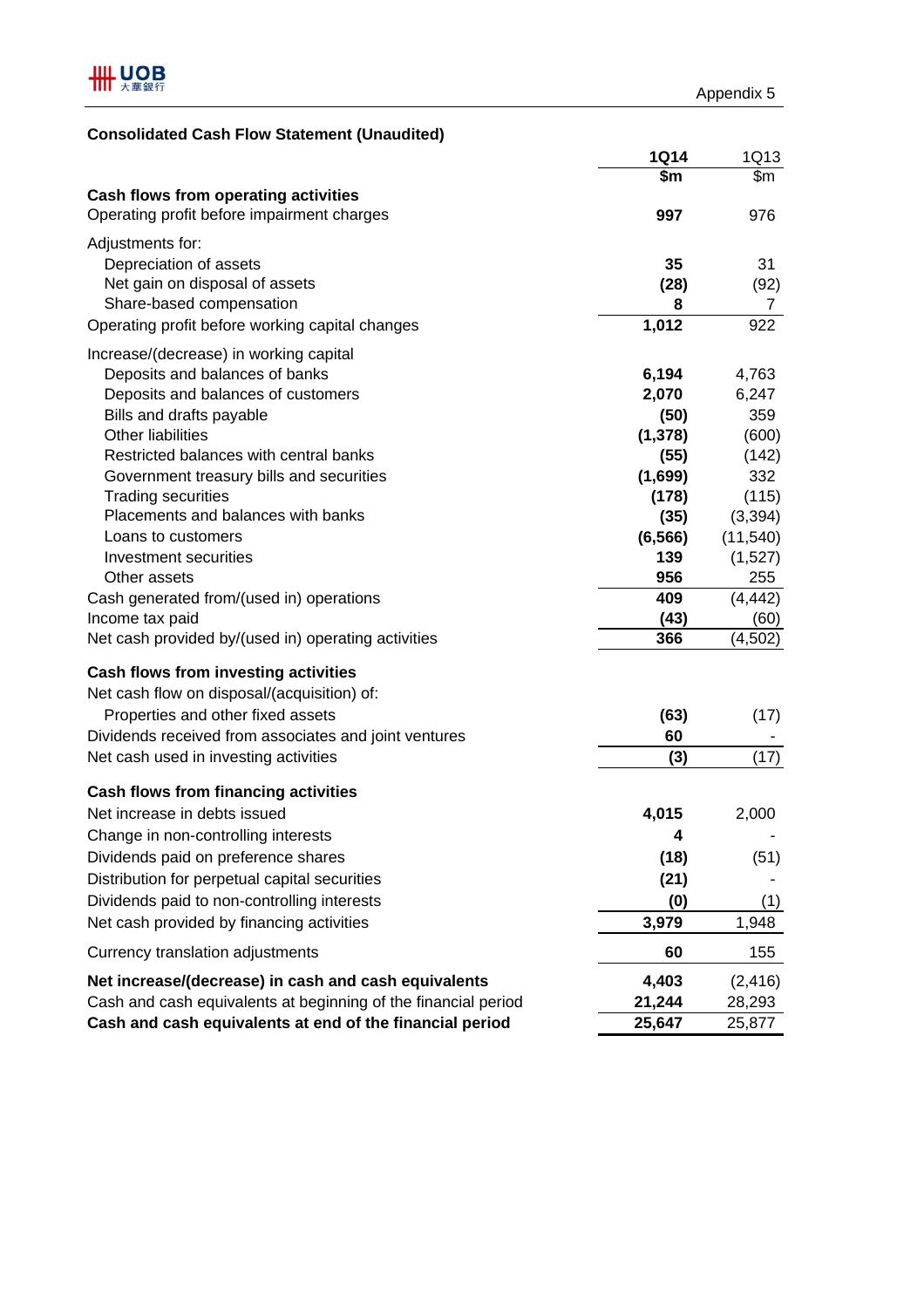# **Balance Sheet of the Bank (Unaudited)**

|                                                                                                        | Mar-14            | Dec- $13^1$       | <b>Mar-13</b>     |
|--------------------------------------------------------------------------------------------------------|-------------------|-------------------|-------------------|
|                                                                                                        | $\frac{2}{3}$     | \$m               | $\overline{\$m}$  |
| <b>Equity</b>                                                                                          |                   |                   |                   |
| Share capital and other capital                                                                        | 4,505             | 4,501             | 4,443             |
| Retained earnings                                                                                      | 9,812             | 9,255             | 8,607             |
| Other reserves                                                                                         | 9,448             | 9,446             | 9,715             |
| Total                                                                                                  | 23,764            | 23,202            | 22,765            |
|                                                                                                        |                   |                   |                   |
| <b>Liabilities</b>                                                                                     |                   |                   |                   |
| Deposits and balances of banks<br>Deposits and balances of customers                                   | 18,892<br>165,114 | 13,131<br>163,492 | 16,001<br>149,308 |
| Deposits and balances of subsidiaries                                                                  | 2,812             | 2,630             | 6,500             |
| Bills and drafts payable                                                                               | 214               | 254               | 434               |
| <b>Other liabilities</b>                                                                               | 6,175             | 7,290             | 7,168             |
| Debts issued                                                                                           | 22,562            | 18,546            | 9,779             |
| Total                                                                                                  | 215,769           | 205,344           | 189,190           |
|                                                                                                        |                   |                   |                   |
| <b>Total equity and liabilities</b>                                                                    | 239,533           | 228,546           | 211,955           |
|                                                                                                        |                   |                   |                   |
| <b>Assets</b>                                                                                          |                   |                   |                   |
| Cash, balances and placements with central banks<br>Singapore Government treasury bills and securities | 19,793            | 13,854            | 17,272            |
| Other government treasury bills and securities                                                         | 8,713<br>4,880    | 9,526<br>3,628    | 13,557<br>4,410   |
| <b>Trading securities</b>                                                                              | 611               | 566               | 238               |
| Placements and balances with banks                                                                     | 27,363            | 28,032            | 16,729            |
| Loans to customers                                                                                     | 141,412           | 136,538           | 124,167           |
| Placements with and advances to subsidiaries                                                           | 8,685             | 7,691             | 5,958             |
| Investment securities                                                                                  | 10,817            | 10,969            | 11,566            |
| Other assets                                                                                           | 6,697             | 7,196             | 7,486             |
| Investment in associates and joint ventures                                                            | 269               | 269               | 329               |
| Investment in subsidiaries                                                                             | 4,758             | 4,752             | 4,760             |
| Investment properties                                                                                  | 1,279             | 1,281             | 1,305             |
| <b>Fixed assets</b>                                                                                    | 1,075             | 1,061             | 995               |
| Intangible assets                                                                                      | 3,182             | 3,182             | 3,182             |
| Total                                                                                                  | 239,533           | 228,546           | 211,955           |
|                                                                                                        |                   |                   |                   |
| <b>Off-balance sheet items</b>                                                                         |                   |                   |                   |
| <b>Contingent liabilities</b>                                                                          | 15,640            | 15,860            | 13,246            |
| <b>Financial derivatives</b>                                                                           | 421,597           | 375,040           | 335,006           |
| Commitments                                                                                            | 57,864            | 53,984            | 51,781            |
|                                                                                                        |                   |                   |                   |
| Net asset value per ordinary share (\$)                                                                | 14.22             | 13.86             | 13.62             |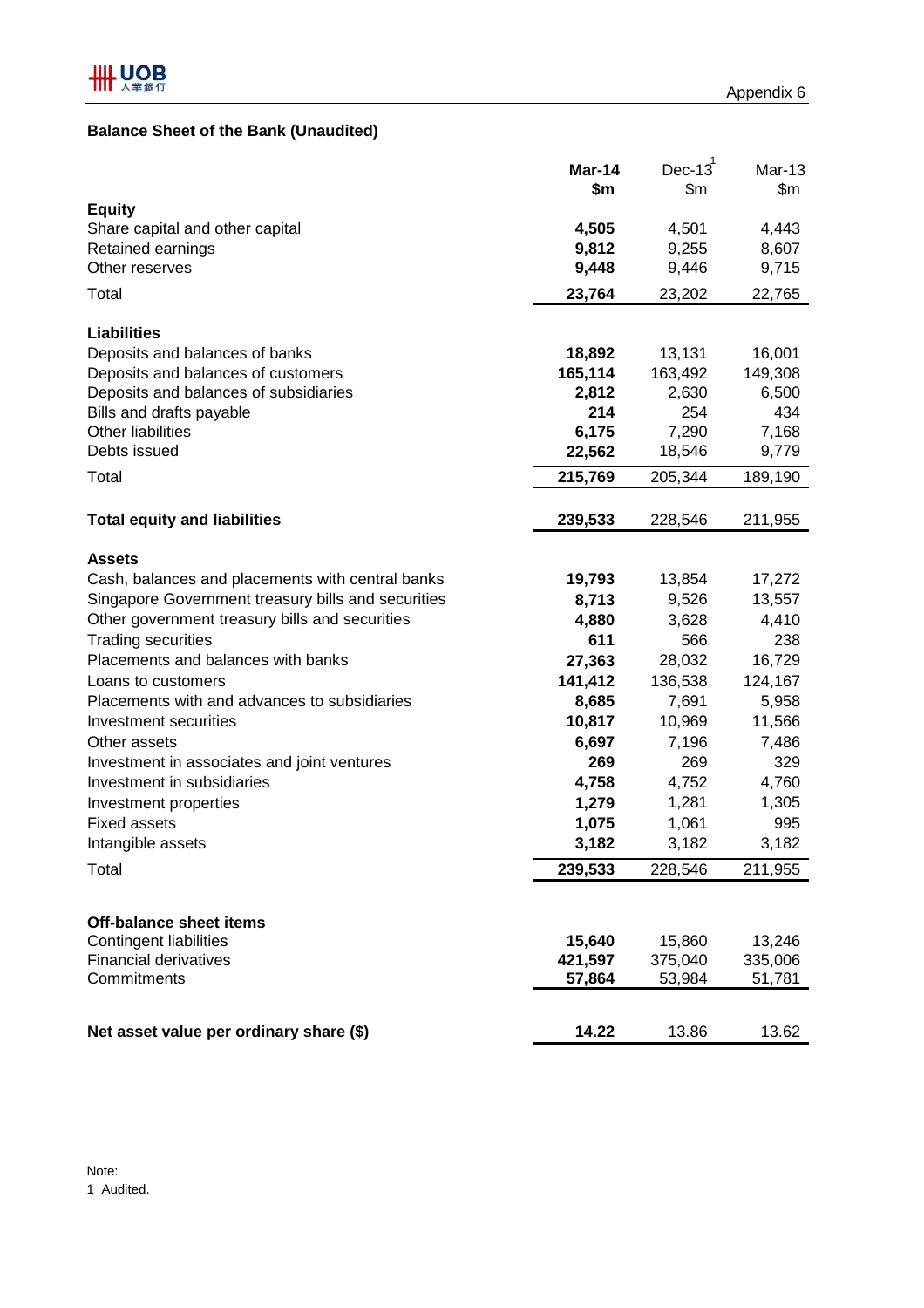# **Statement of Changes in Equity of the Bank (Unaudited)**

|                                                               | <b>Share capital</b><br>and other | <b>Retained</b> |                  |                     |
|---------------------------------------------------------------|-----------------------------------|-----------------|------------------|---------------------|
|                                                               | capital                           | earnings        | Other reserves   | <b>Total equity</b> |
|                                                               | $\overline{\text{sm}}$            | \$m             | $\overline{\$m}$ | $\frac{2}{3}$       |
| Balance at 1 January 2014                                     | 4,501                             | 9,255           | 9,446            | 23,202              |
| Profit for the financial period                               |                                   | 578             |                  | 578                 |
| Other comprehensive income<br>for the financial period        |                                   |                 | (2)              | (2)                 |
| Total comprehensive income<br>for the financial period        |                                   | 578             | (2)              | 575                 |
| <b>Dividends</b>                                              |                                   | (21)            |                  | (21)                |
| Share-based compensation<br>Issue of shares under share-based |                                   |                 | 8                | 8                   |
| compensation plans                                            | 4                                 |                 | (4)              |                     |
| Balance at 31 March 2014                                      | 4,505                             | 9,812           | 9,448            | 23,764              |
| Balance at 1 January 2013                                     | 4,440                             | 8,120           | 9,572            | 22,133              |
| Profit for the financial period<br>Other comprehensive income |                                   | 520             |                  | 520                 |
| for the financial period                                      |                                   |                 | 139              | 139                 |
| Total comprehensive income<br>for the financial period        |                                   | 520             | 139              | 658                 |
| <b>Dividends</b>                                              |                                   | (33)            |                  | (33)                |
| Share-based compensation<br>Issue of shares under share-based |                                   |                 | $\overline{7}$   | $\overline{7}$      |
| compensation plans                                            | $\overline{2}$                    |                 | (2)              |                     |
| Balance at 31 March 2013                                      | 4,443                             | 8,607           | 9,715            | 22,765              |